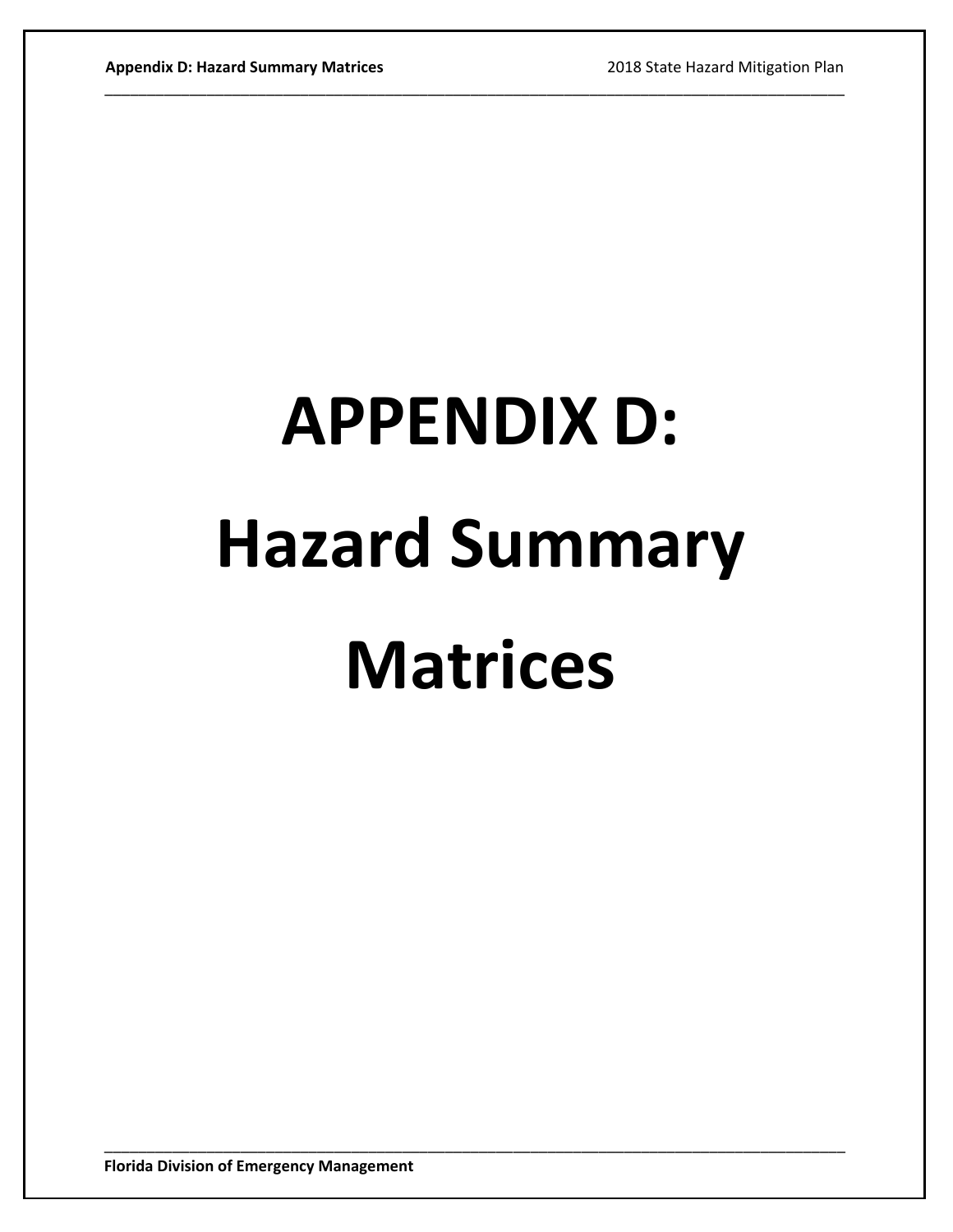## **Appendix D: HAZARD SUMMARY MATRICES**

Overview: A few sentences from the hazard description.

Frequency: Ranking of how often the hazard occurs.

- Not Likely: every 50-100 years
- Likely: every 5-10 years
- Very Likely: annual

Probability: Rankings of the likelihood of the hazard occurring.

- Not Likely: every 50-100 years
- Likely: every 5-10 years
- Very Likely: annual

## Magnitude:

Injuries/Deaths: Ranking of how many injuries and deaths are likely due to the hazard occurrence.

\_\_\_\_\_\_\_\_\_\_\_\_\_\_\_\_\_\_\_\_\_\_\_\_\_\_\_\_\_\_\_\_\_\_\_\_\_\_\_\_\_\_\_\_\_\_\_\_\_\_\_\_\_\_\_\_\_\_\_\_\_\_\_\_\_\_\_\_\_\_\_\_\_\_\_\_\_\_\_\_\_\_\_\_\_\_\_\_\_\_\_\_\_\_\_\_\_\_\_\_\_\_\_\_\_\_\_\_\_\_\_\_\_\_\_\_\_\_

- o Low: no injuries or deaths recorded
- o Medium: any injuries recorded, but no deaths
- o High: any deaths recorded
- Infrastructure: Ranking of the general impact on infrastructure due to the hazard occurrence.
	- o Low: little to no damage to property
	- o Medium: significant damage to property
	- o High: destruction of property
- Environment: Ranking of general impact on the environment due to the hazard occurrence.

\_\_\_\_\_\_\_\_\_\_\_\_\_\_\_\_\_\_\_\_\_\_\_\_\_\_\_\_\_\_\_\_\_\_\_\_\_\_\_\_\_\_\_\_\_\_\_\_\_\_\_\_\_\_\_\_\_\_\_\_\_\_\_\_\_\_\_\_\_\_\_\_\_\_\_\_\_\_\_\_\_\_\_\_\_\_\_\_\_\_\_\_\_\_\_\_\_\_\_\_\_\_\_\_\_\_\_\_\_\_\_\_\_\_

- o Low: little to no damage to environment
- o Medium: some damage to environment
- o High: significant damage to environment

Overall Vulnerability: Ranking based on summary of Frequency, Probability, and Magnitude.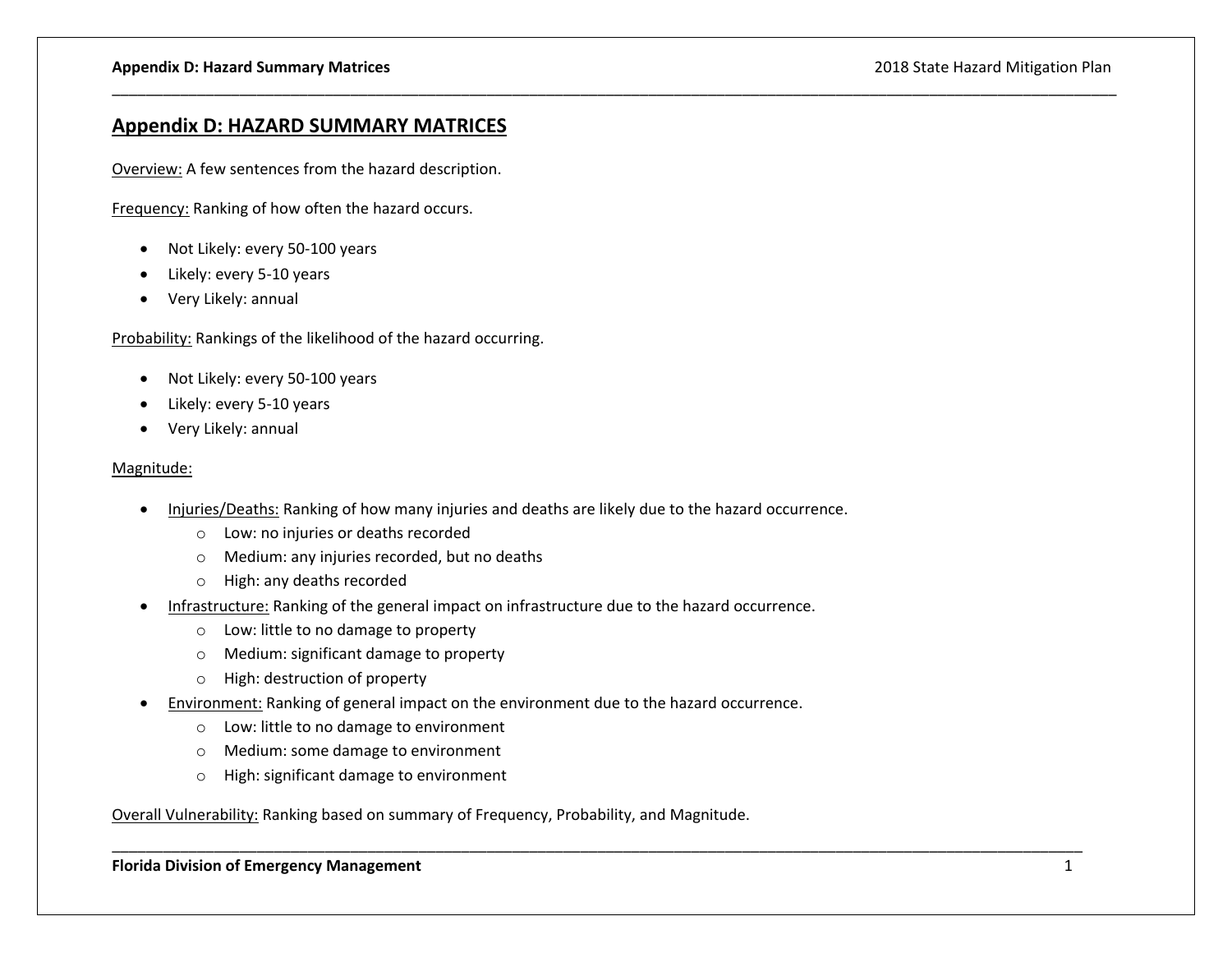## **Appendix D: Hazard Summary Matrices** 2018 State Hazard Mitigation Plan

Each category is given a number:

- $\bullet$  Not Likely and Low = 1
- $\bullet$  Likely and Medium = 2
- $\bullet$  Very Likely and High = 3

When all 5 categories are added together, the overall vulnerability is a number between 5 and 15. Hazards are given an Overall Vulnerability ranking based on the rubric below.

\_\_\_\_\_\_\_\_\_\_\_\_\_\_\_\_\_\_\_\_\_\_\_\_\_\_\_\_\_\_\_\_\_\_\_\_\_\_\_\_\_\_\_\_\_\_\_\_\_\_\_\_\_\_\_\_\_\_\_\_\_\_\_\_\_\_\_\_\_\_\_\_\_\_\_\_\_\_\_\_\_\_\_\_\_\_\_\_\_\_\_\_\_\_\_\_\_\_\_\_\_\_\_\_\_\_\_\_\_\_\_\_\_\_

\_\_\_\_\_\_\_\_\_\_\_\_\_\_\_\_\_\_\_\_\_\_\_\_\_\_\_\_\_\_\_\_\_\_\_\_\_\_\_\_\_\_\_\_\_\_\_\_\_\_\_\_\_\_\_\_\_\_\_\_\_\_\_\_\_\_\_\_\_\_\_\_\_\_\_\_\_\_\_\_\_\_\_\_\_\_\_\_\_\_\_\_\_\_\_\_\_\_\_\_\_\_\_\_\_\_\_\_\_\_\_\_\_\_\_\_\_\_

- 5: Low overall vulnerability
- 6-10: Medium overall vulnerability

11-15: High overall vulnerability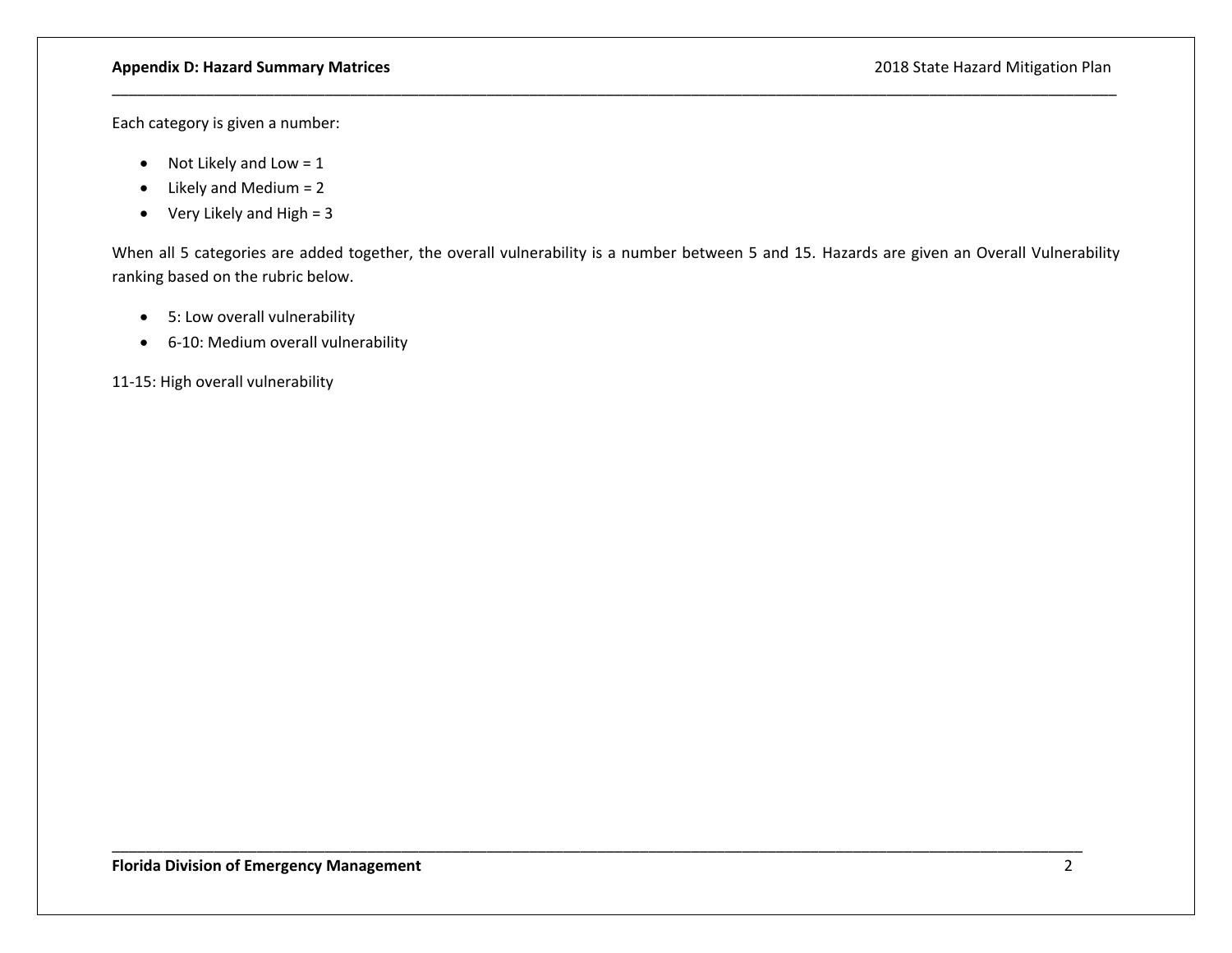|                  | <b>Overall</b><br><b>Vulnerability</b>                                                                                                                                                                                                                                                                                                                                                                                                                                                                                            |                        |                       |                    |  |  |
|------------------|-----------------------------------------------------------------------------------------------------------------------------------------------------------------------------------------------------------------------------------------------------------------------------------------------------------------------------------------------------------------------------------------------------------------------------------------------------------------------------------------------------------------------------------|------------------------|-----------------------|--------------------|--|--|
|                  | A flood or flooding refers to the general or temporary conditions of partial or complete<br>inundation of normally dry land areas from the overflow of inland or tidal water and of surface<br>water runoff from any source. While many people underestimate the severity of floods, loss<br>of life and property from flooding are real threats in Florida. Florida experiences several<br>different kinds of floods due to the effects of severe thunderstorms, hurricanes, seasonal rains<br>and other weather-related events. |                        |                       |                    |  |  |
| <b>Frequency</b> | Probability                                                                                                                                                                                                                                                                                                                                                                                                                                                                                                                       |                        | <b>Magnitude</b>      |                    |  |  |
|                  |                                                                                                                                                                                                                                                                                                                                                                                                                                                                                                                                   | <b>Injuries/Deaths</b> | <b>Infrastructure</b> | <b>Environment</b> |  |  |
|                  | Very Likely   Very Likely                                                                                                                                                                                                                                                                                                                                                                                                                                                                                                         | <b>High</b>            | High                  | <b>High</b>        |  |  |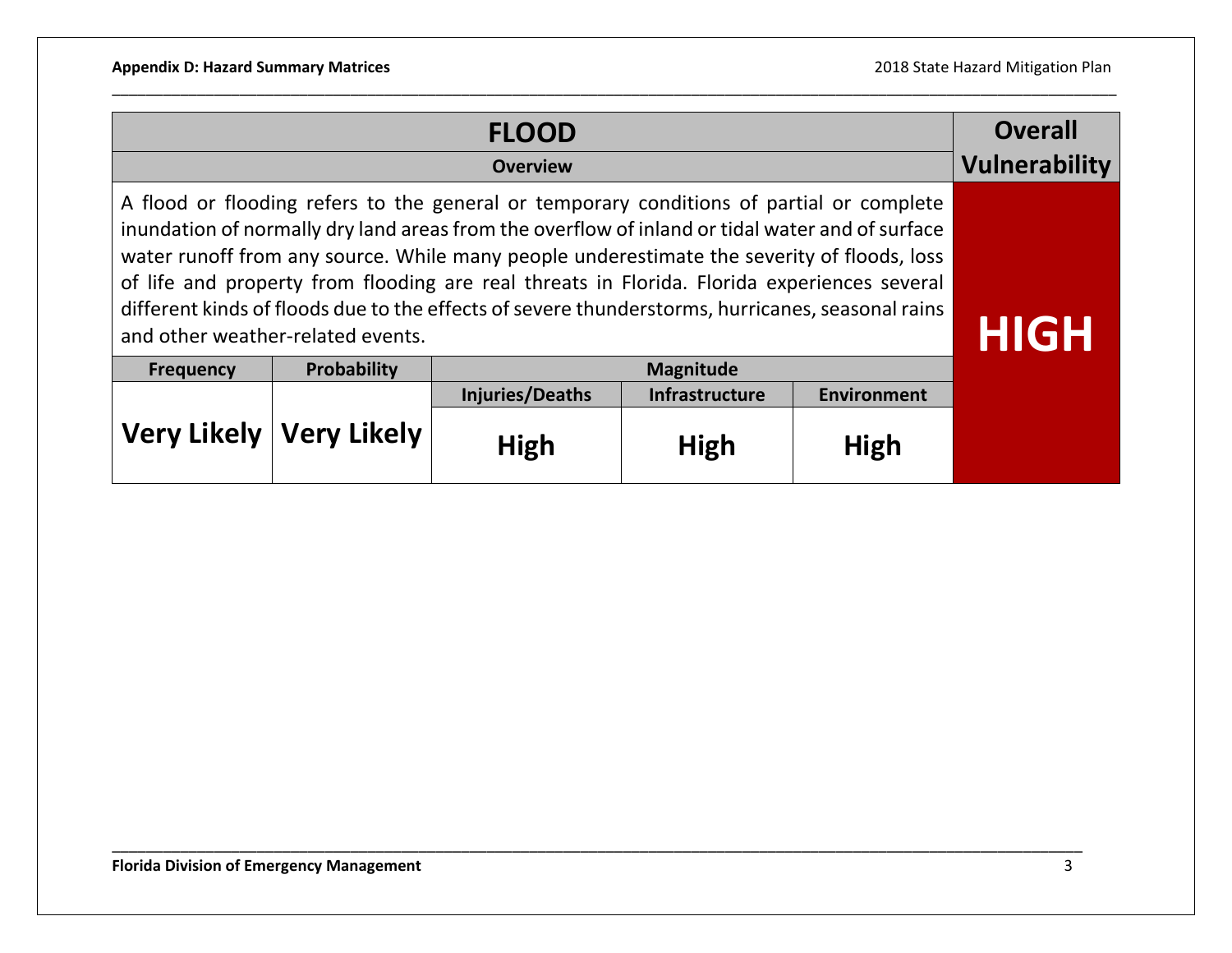|                                                                                                                                                                                                                                                                                                                                                                                                                                                                                                                                                                                                           | <b>Overall</b><br><b>Vulnerability</b> |                        |                       |                    |  |
|-----------------------------------------------------------------------------------------------------------------------------------------------------------------------------------------------------------------------------------------------------------------------------------------------------------------------------------------------------------------------------------------------------------------------------------------------------------------------------------------------------------------------------------------------------------------------------------------------------------|----------------------------------------|------------------------|-----------------------|--------------------|--|
| A tropical cyclone is a rotating, organized system of clouds and thunderstorms that originates<br>over tropical or subtropical waters and has a closed low-level circulation. These storms have<br>been known to transform into tropical storms and even hurricanes. Florida is at risk of<br>experiencing a tropical cyclone due to its tropical climate and vicinity to large bodies of water.<br>There are chances of the effects reaching all parts of the state but, due to high levels of<br>development and concentrated numbers of civilians, the coastlines are vulnerable to greater<br>impacts | <b>HIGH</b>                            |                        |                       |                    |  |
| <b>Frequency</b>                                                                                                                                                                                                                                                                                                                                                                                                                                                                                                                                                                                          | <b>Probability</b>                     |                        | Magnitude             |                    |  |
|                                                                                                                                                                                                                                                                                                                                                                                                                                                                                                                                                                                                           |                                        | <b>Injuries/Deaths</b> | <b>Infrastructure</b> | <b>Environment</b> |  |
| <b>Likely</b>                                                                                                                                                                                                                                                                                                                                                                                                                                                                                                                                                                                             | <b>Likely</b>                          | <b>High</b>            | High                  | High               |  |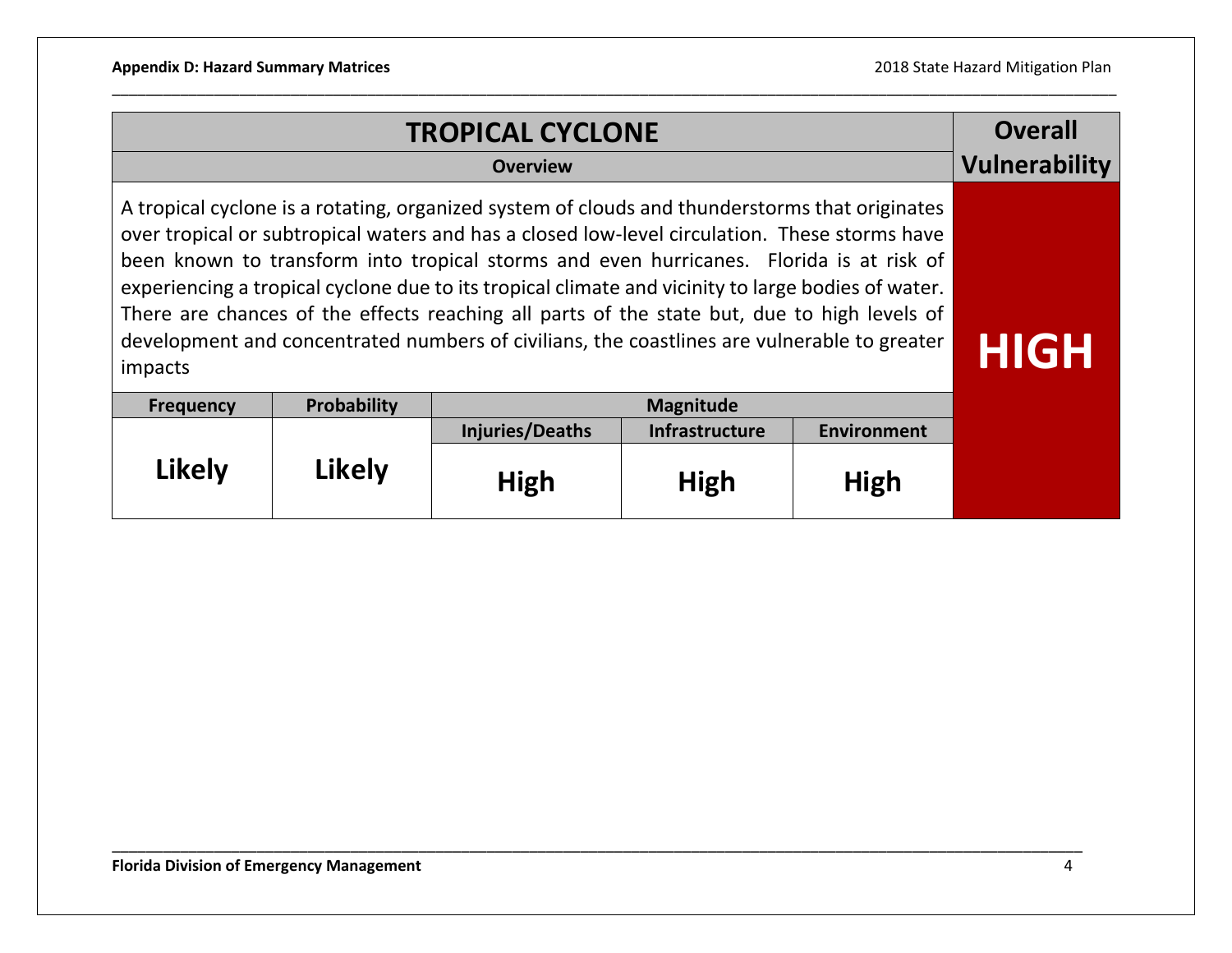|                                                                                                                                                                                                                                                                                                                   | <b>Overall</b><br><b>Vulnerability</b> |                 |                  |                    |                   |
|-------------------------------------------------------------------------------------------------------------------------------------------------------------------------------------------------------------------------------------------------------------------------------------------------------------------|----------------------------------------|-----------------|------------------|--------------------|-------------------|
| The three key elements of a thunderstorm are wind, water, and lightning. The National<br>Weather Service (NWS) considers a thunderstorm severe if it produces hail at least one inch<br>in diameter, winds of 58 mph or stronger, or a tornado. Lightning, Flash Floods, Hail, Straight<br>Line winds, Tornadoes. |                                        |                 |                  |                    |                   |
| <b>Frequency</b>                                                                                                                                                                                                                                                                                                  | Probability                            |                 | <b>Magnitude</b> |                    | <u>    [c]   </u> |
|                                                                                                                                                                                                                                                                                                                   |                                        | Injuries/Deaths | Infrastructure   | <b>Environment</b> |                   |
|                                                                                                                                                                                                                                                                                                                   | Very Likely   Very Likely              | High            | <b>Medium</b>    | Low                |                   |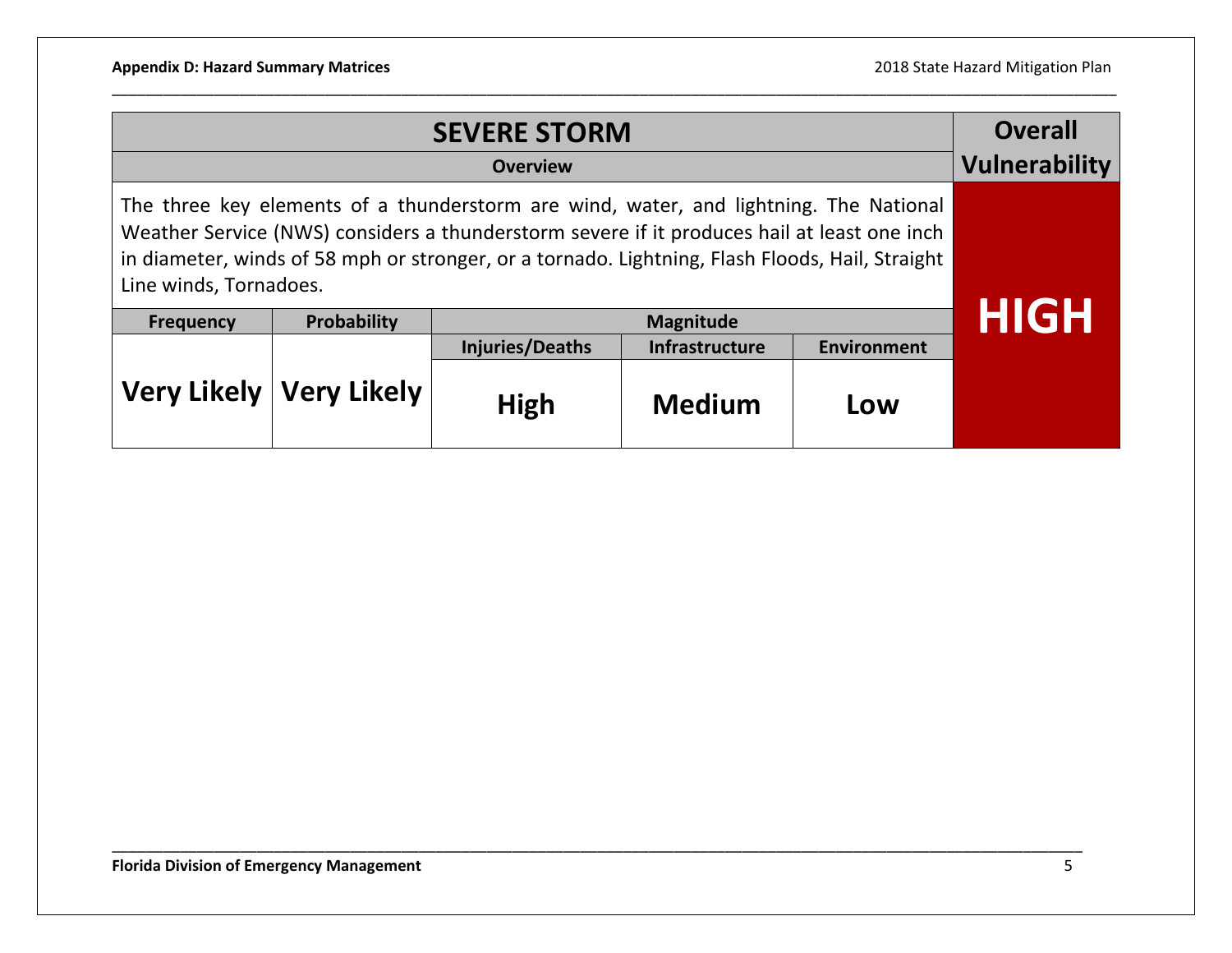|                                                                                                                                                                                                                                                                                                                                                                                                                          | <b>Overall</b><br><b>Vulnerability</b> |                        |                       |                    |      |
|--------------------------------------------------------------------------------------------------------------------------------------------------------------------------------------------------------------------------------------------------------------------------------------------------------------------------------------------------------------------------------------------------------------------------|----------------------------------------|------------------------|-----------------------|--------------------|------|
| Wildfire, or wildland fire, is a fire that was started by lightning or by humans in an area with<br>vegetation. Wildfires occur in Florida every year and at all times of the year and are part of<br>the natural cycle of Florida's fire-adapted ecosystems. Wildfires can cause major<br>environmental, social, and economic damages because of the possible loss of life, property,<br>wildlife habitats, and timber. |                                        |                        |                       |                    |      |
| <b>Frequency</b>                                                                                                                                                                                                                                                                                                                                                                                                         | Probability                            |                        | <b>Magnitude</b>      |                    | HIGH |
|                                                                                                                                                                                                                                                                                                                                                                                                                          |                                        | <b>Injuries/Deaths</b> | <b>Infrastructure</b> | <b>Environment</b> |      |
| <b>Likely</b>                                                                                                                                                                                                                                                                                                                                                                                                            | <b>Likely</b>                          | <b>Medium</b>          | <b>Medium</b>         | High               |      |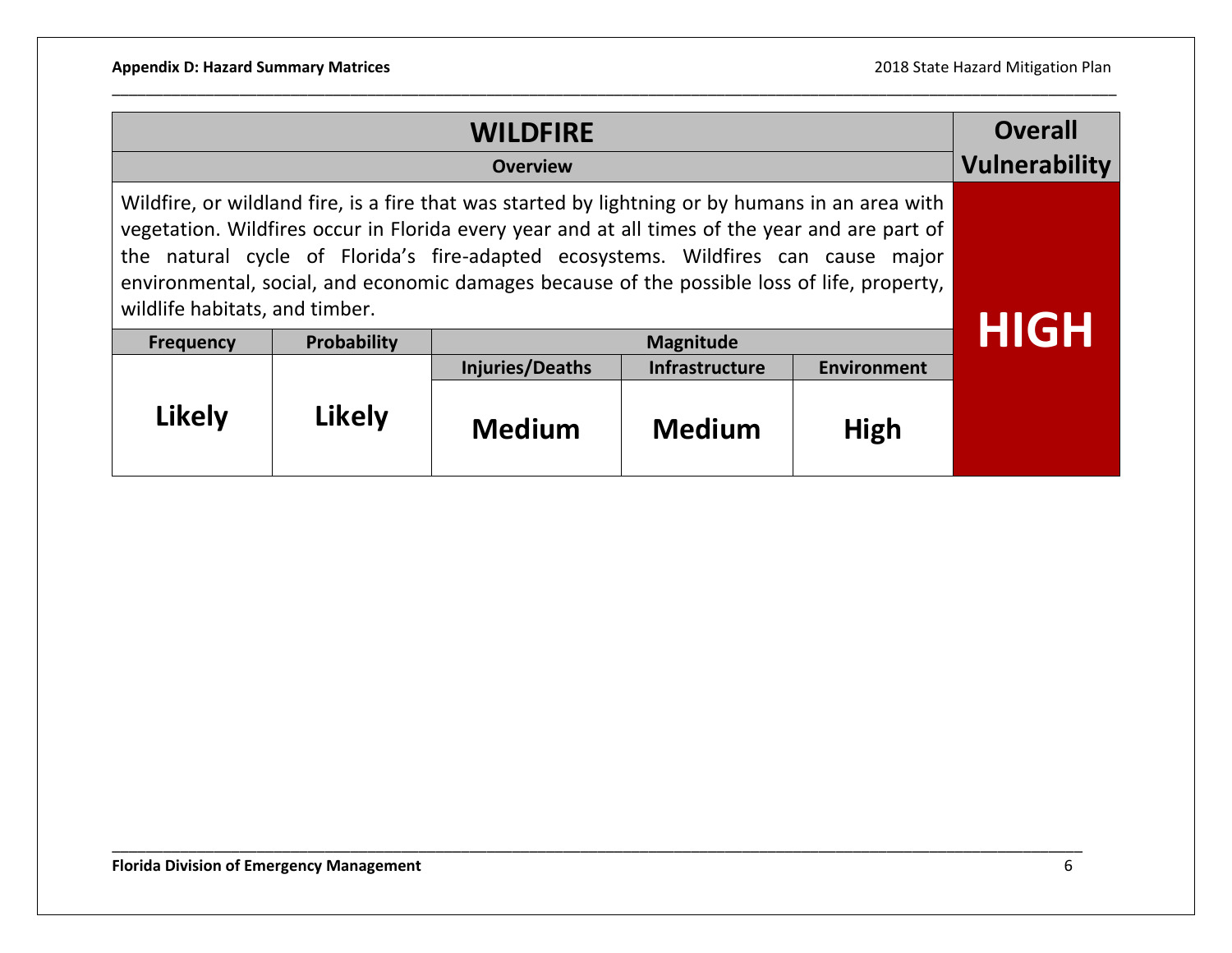|                                                                                                                                                                                                                                                                                                                                                | <b>Overall</b><br><b>Vulnerability</b> |                        |                  |                    |              |
|------------------------------------------------------------------------------------------------------------------------------------------------------------------------------------------------------------------------------------------------------------------------------------------------------------------------------------------------|----------------------------------------|------------------------|------------------|--------------------|--------------|
| Coastal erosion is the wearing away of land or the removal of beach or dune sediments by<br>wave action, tidal currents, wave currents, or drainage. Waves generated by storms cause<br>coastal erosion, which may take the form of long-term losses of sediment and rocks, or merely<br>in the temporary redistribution of coastal sediments. |                                        |                        |                  |                    |              |
| <b>Frequency</b>                                                                                                                                                                                                                                                                                                                               | Probability                            |                        | <b>Magnitude</b> |                    | <u> HIGH</u> |
|                                                                                                                                                                                                                                                                                                                                                |                                        | <b>Injuries/Deaths</b> | Infrastructure   | <b>Environment</b> |              |
|                                                                                                                                                                                                                                                                                                                                                | Very Likely   Very Likely              | Low                    | <b>Medium</b>    | <b>Medium</b>      |              |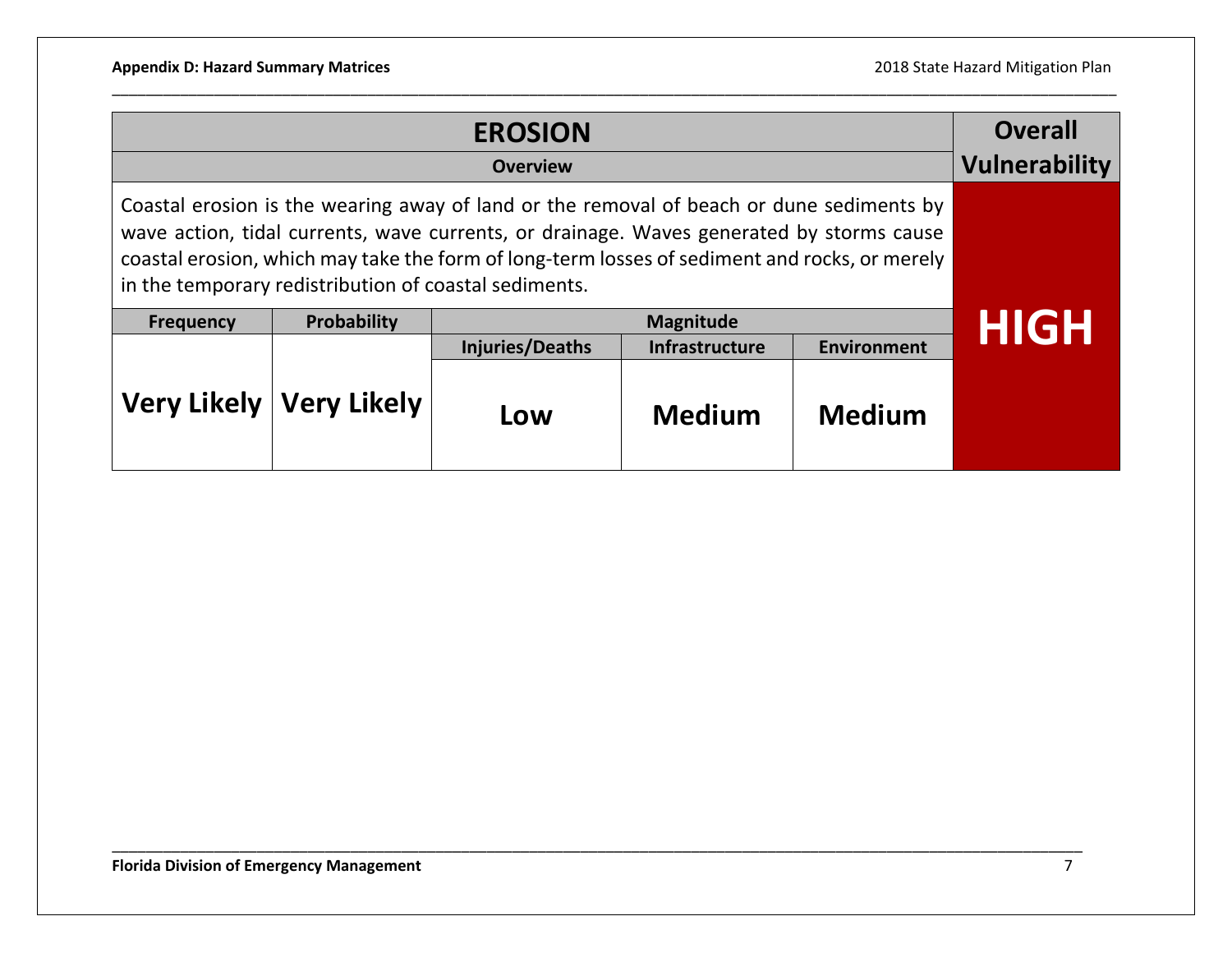|                                                                                                                               | <b>Overall</b><br><b>Vulnerability</b> |                 |                  |                    |      |
|-------------------------------------------------------------------------------------------------------------------------------|----------------------------------------|-----------------|------------------|--------------------|------|
| Extreme heat is defined as extended period where the temperature and relative humidity<br>combine for a dangerous heat index. |                                        |                 |                  |                    |      |
| <b>Frequency</b>                                                                                                              | Probability                            |                 | <b>Magnitude</b> |                    | HIGH |
|                                                                                                                               |                                        | Injuries/Deaths | Infrastructure   | <b>Environment</b> |      |
|                                                                                                                               | Very Likely   Very Likely              | High            | Low              | Low                |      |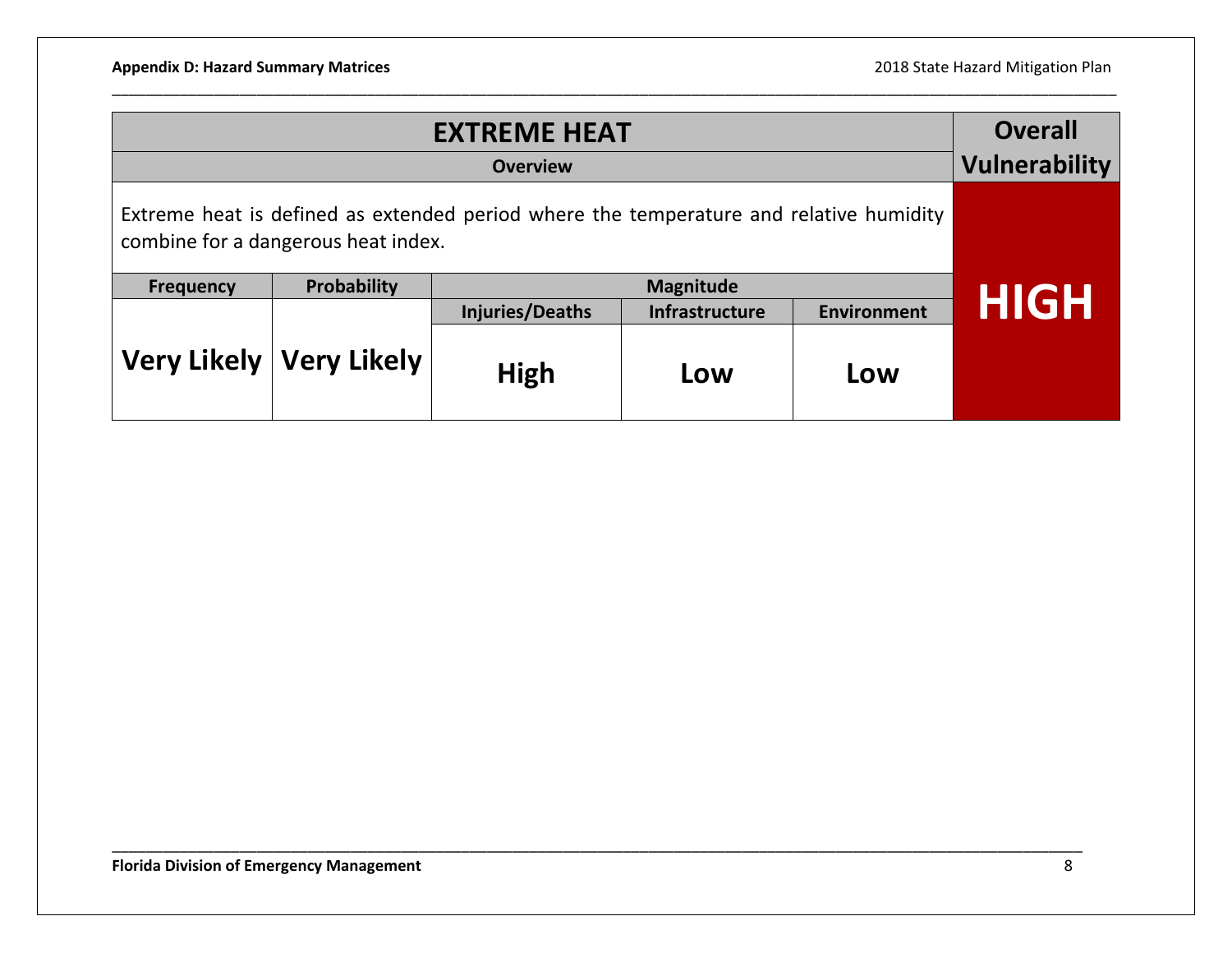| <b>DROUGHT</b>                                                                                                                                                                                                                                                                                                              |        |                        |                |                    | <b>Overall</b>       |
|-----------------------------------------------------------------------------------------------------------------------------------------------------------------------------------------------------------------------------------------------------------------------------------------------------------------------------|--------|------------------------|----------------|--------------------|----------------------|
|                                                                                                                                                                                                                                                                                                                             |        | <b>Overview</b>        |                |                    | <b>Vulnerability</b> |
| Drought is a deficiency in precipitation over an extended period, usually a season or<br>more, resulting in a water shortage. While droughts are a normal and recurring feature<br>of our climate, sometimes they can endanger vegetation, animals, and even people.<br>Probability<br><b>Magnitude</b><br><b>Frequency</b> |        |                        |                |                    | <b>MEDIUM</b>        |
|                                                                                                                                                                                                                                                                                                                             |        | <b>Injuries/Deaths</b> | Infrastructure | <b>Environment</b> |                      |
| <b>Likely</b>                                                                                                                                                                                                                                                                                                               | Likely | Low                    | Low            | <b>Medium</b>      |                      |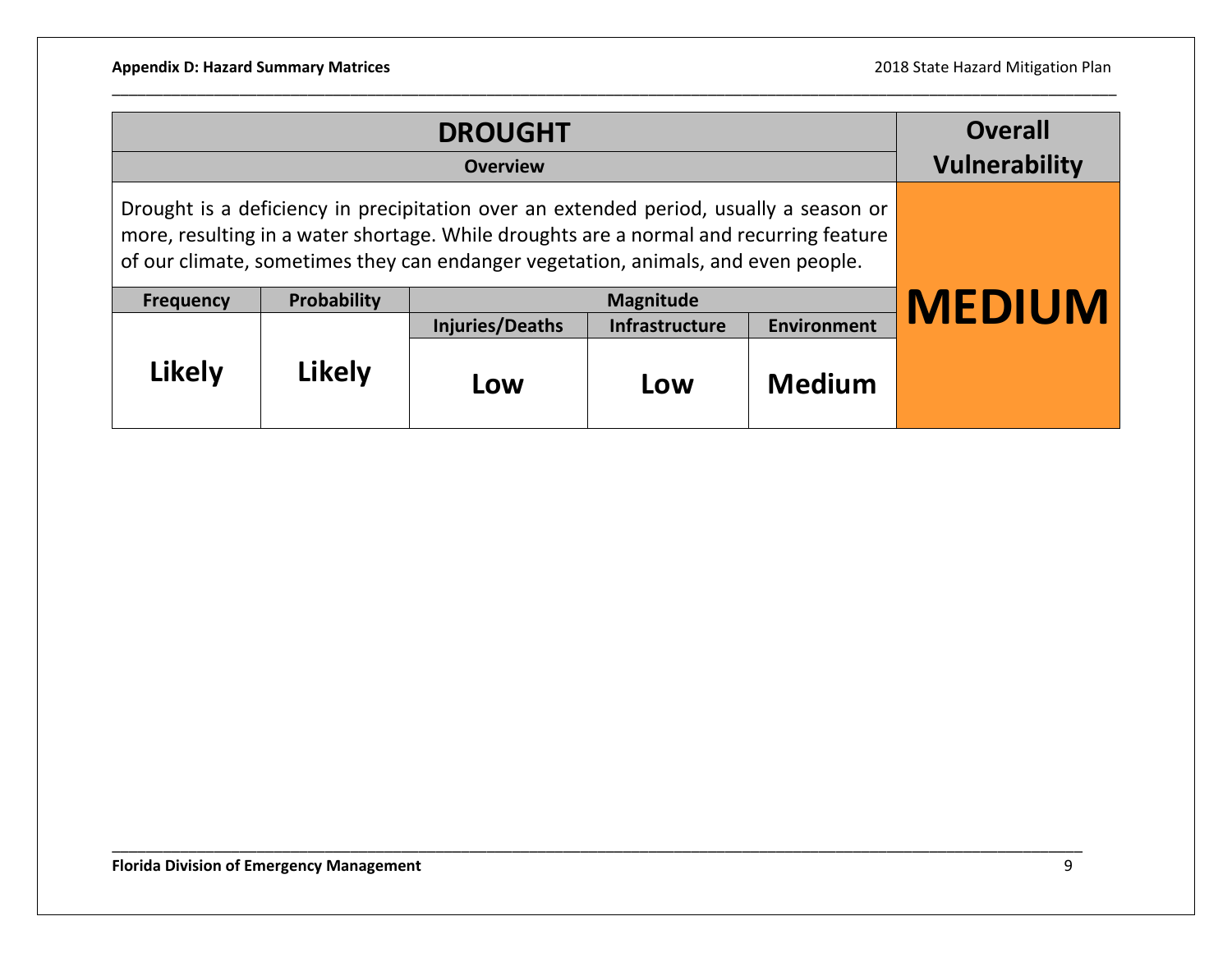|                                                                                                                                                                                                                                                                                                                                                           | <b>Overall</b><br><b>Vulnerability</b> |                        |                  |                    |               |
|-----------------------------------------------------------------------------------------------------------------------------------------------------------------------------------------------------------------------------------------------------------------------------------------------------------------------------------------------------------|----------------------------------------|------------------------|------------------|--------------------|---------------|
| Sinkholes are landforms created when overburden subsides or collapses into fissures or<br>cavities in underlying carbonate rocks. Florida is underlain by several thousand feet of<br>carbonate rock, limestone, and dolostone, with a variably thick mixture of sands, clays,<br>shells, and other near surface carbonate rock units, called overburden. |                                        |                        |                  |                    |               |
| <b>Frequency</b>                                                                                                                                                                                                                                                                                                                                          | Probability                            |                        | <b>Magnitude</b> |                    | <b>MEDIUM</b> |
|                                                                                                                                                                                                                                                                                                                                                           |                                        | <b>Injuries/Deaths</b> | Infrastructure   | <b>Environment</b> |               |
| <b>Likely</b>                                                                                                                                                                                                                                                                                                                                             | <b>Likely</b>                          | High                   | <b>Medium</b>    | Low                |               |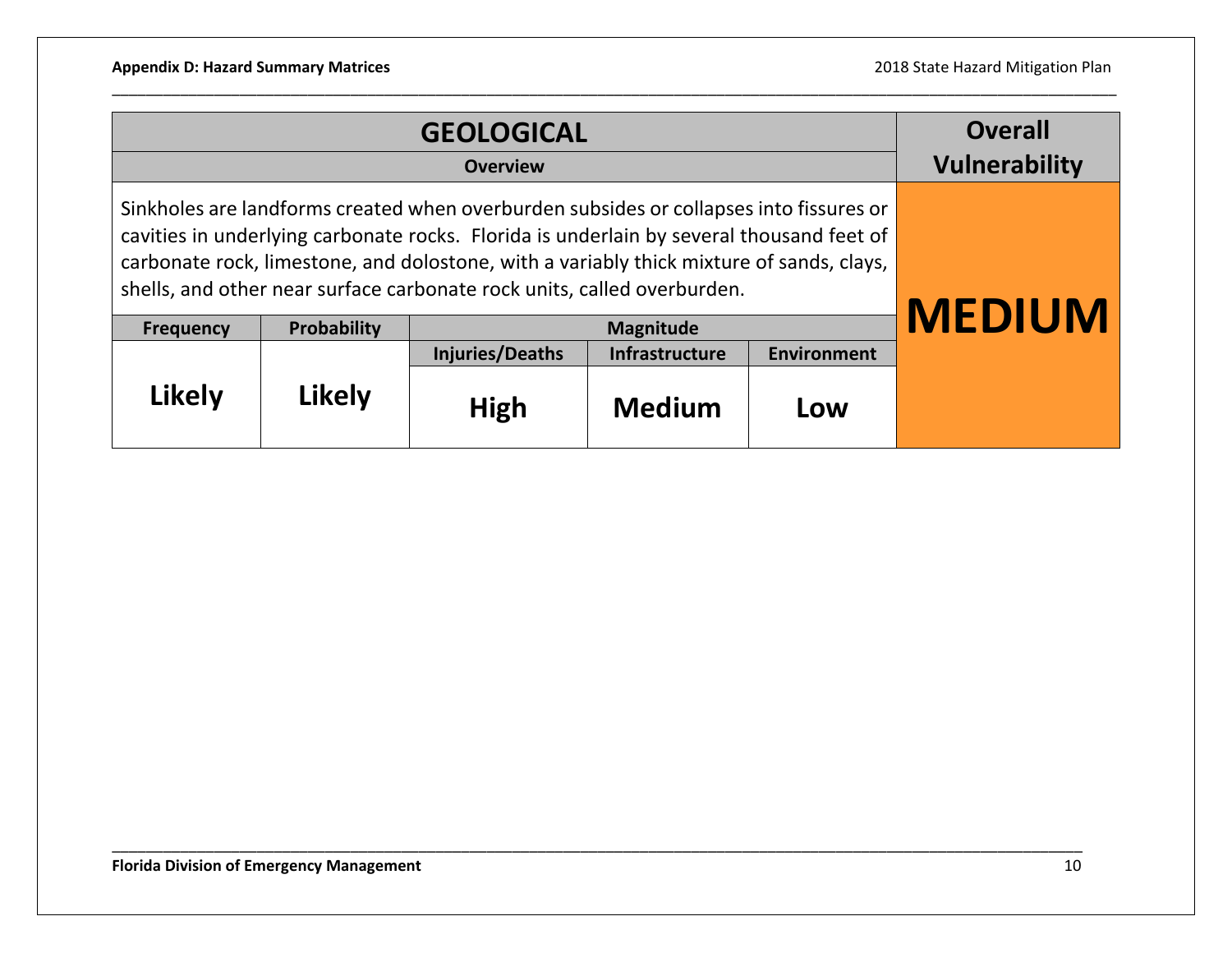|                                                                                                                                                                                                                                                                                                                                                                                                                      | <b>Overall</b><br><b>Vulnerability</b> |                        |                       |                    |  |
|----------------------------------------------------------------------------------------------------------------------------------------------------------------------------------------------------------------------------------------------------------------------------------------------------------------------------------------------------------------------------------------------------------------------|----------------------------------------|------------------------|-----------------------|--------------------|--|
| Severe winter weather includes extreme cold, snowfall, ice storms, winter storms,<br>and/or strong winds, and affects every state in the continental United States. Areas<br>where such weather is uncommon, such as Florida, may experience a greater impact on<br>transportation, agriculture, and people from relatively small events compared to other<br>states that experience winter weather more frequently. | <b>MEDIUM</b>                          |                        |                       |                    |  |
| <b>Frequency</b>                                                                                                                                                                                                                                                                                                                                                                                                     | <b>Probability</b>                     |                        | <b>Magnitude</b>      |                    |  |
|                                                                                                                                                                                                                                                                                                                                                                                                                      |                                        | <b>Injuries/Deaths</b> | <b>Infrastructure</b> | <b>Environment</b> |  |
| Likely                                                                                                                                                                                                                                                                                                                                                                                                               | <b>Likely</b>                          | <b>Medium</b>          | Low                   | <b>Medium</b>      |  |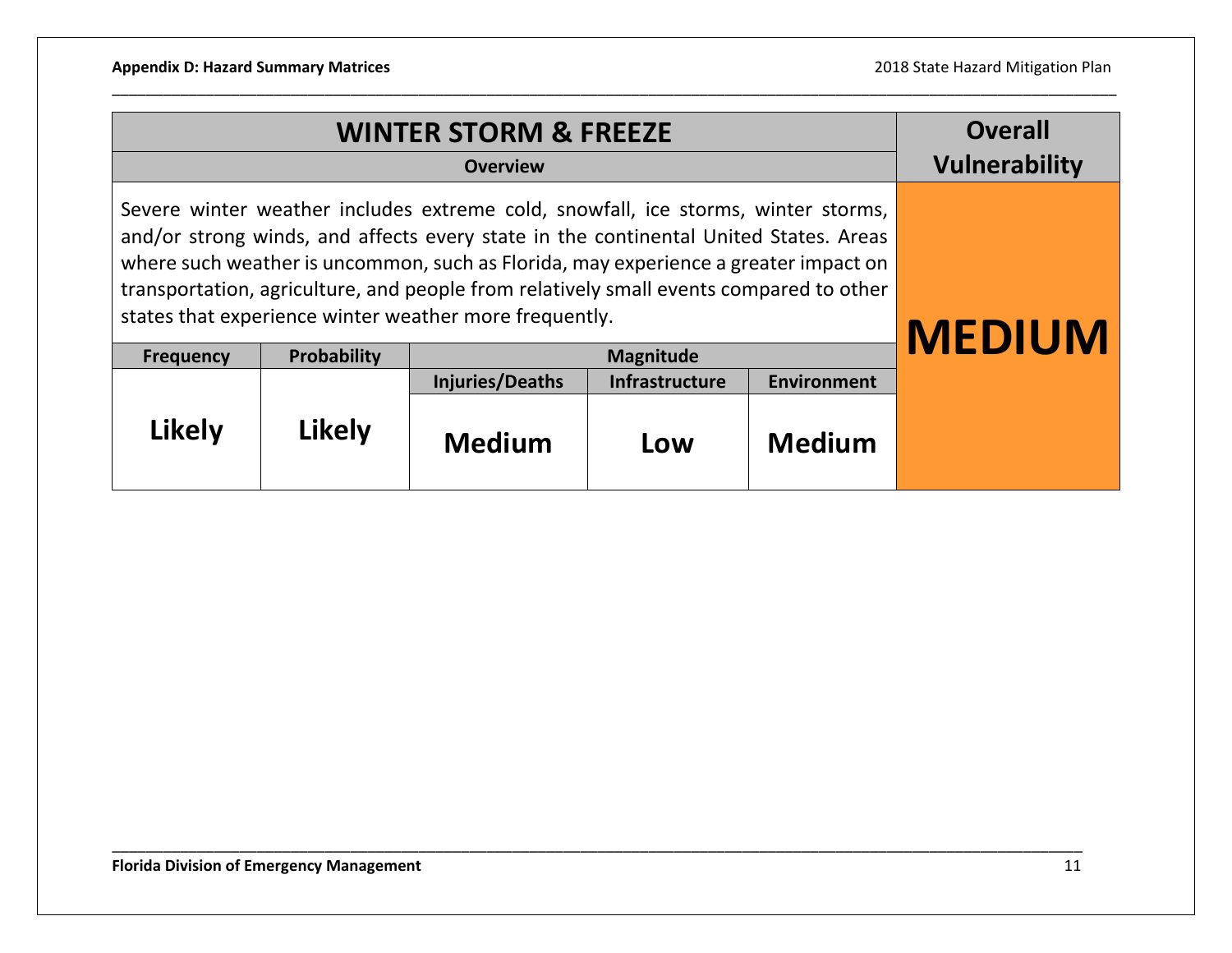|                                                                                                                                                                                                                                                                                                                                                                                       | <b>Overall</b><br><b>Vulnerability</b> |                 |                  |                    |            |
|---------------------------------------------------------------------------------------------------------------------------------------------------------------------------------------------------------------------------------------------------------------------------------------------------------------------------------------------------------------------------------------|----------------------------------------|-----------------|------------------|--------------------|------------|
| A seismic event, or an earthquake, is a sudden, rapid shaking of the earth caused by the<br>breaking and shifting of rock beneath the earth's surface that creates seismic waves. This<br>shaking can cause buildings and bridges to collapse; disrupt gas, electric, and phone service;<br>and sometimes trigger landslides, and tsunamis or indirectly cause flash floods or fires. |                                        |                 |                  |                    |            |
| <b>Frequency</b>                                                                                                                                                                                                                                                                                                                                                                      | Probability                            |                 | <b>Magnitude</b> |                    | <b>LOW</b> |
|                                                                                                                                                                                                                                                                                                                                                                                       |                                        | Injuries/Deaths | Infrastructure   | <b>Environment</b> |            |
| <b>Not Likely</b>                                                                                                                                                                                                                                                                                                                                                                     | <b>Not Likely</b>                      | Low             | Low              | Low                |            |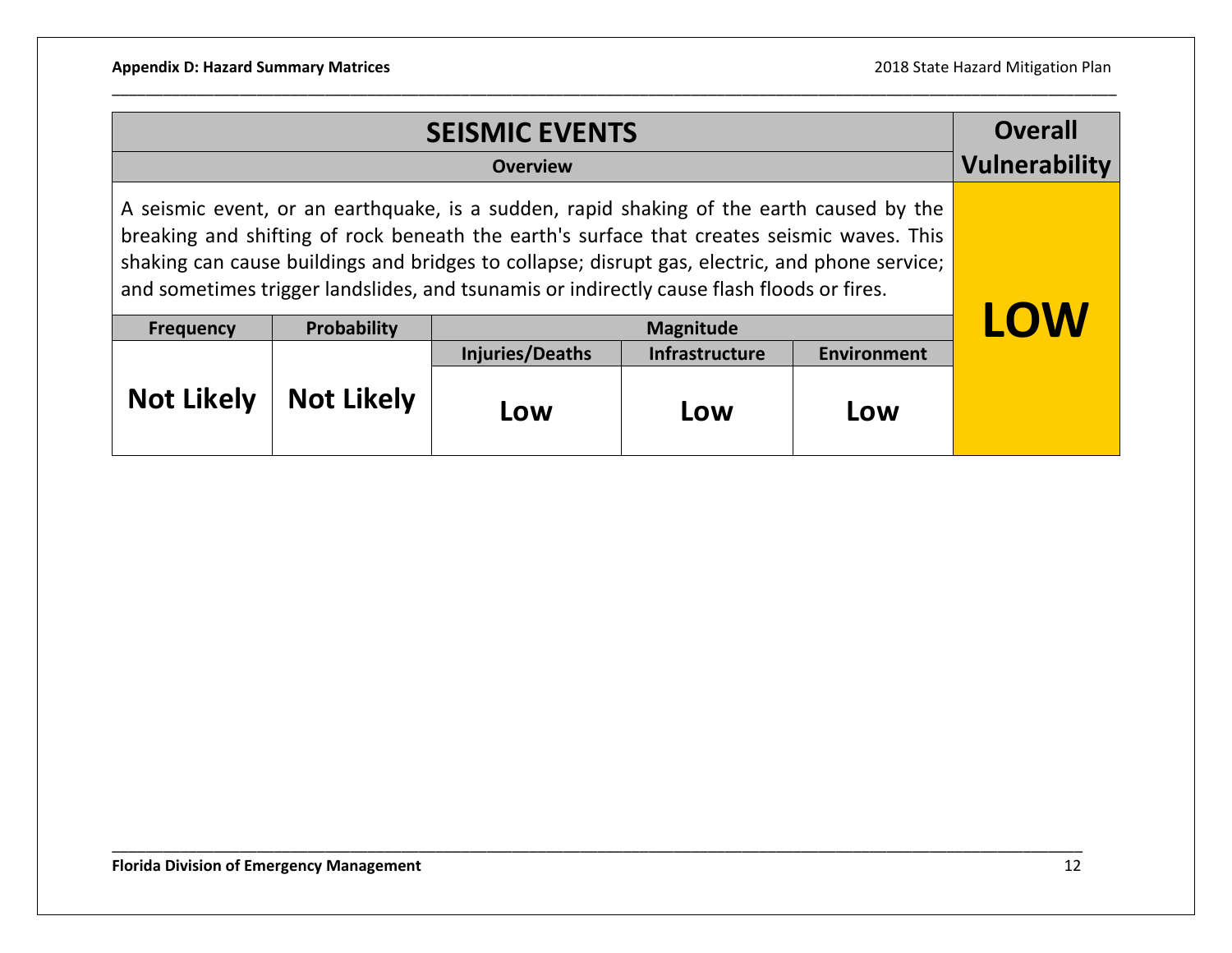|                                                                                                                                                                                                                                                                                                                                                                                                                                                       | <b>Overall</b><br><b>Vulnerability</b> |                        |                       |                    |  |
|-------------------------------------------------------------------------------------------------------------------------------------------------------------------------------------------------------------------------------------------------------------------------------------------------------------------------------------------------------------------------------------------------------------------------------------------------------|----------------------------------------|------------------------|-----------------------|--------------------|--|
| Tsunamis are powerful waves created as a consequence of another non-meteorological,<br>geologic in nature, hazard such as earthquakes, underwater landslides, volcanic eruptions, or<br>other displacements of large amounts of water under the sea. As the waves travel towards<br>land, they build up to higher heights as the depth of the ocean decreases and appear as walls<br>of water or turbulent waves that resemble hurricane storm surge. | Low                                    |                        |                       |                    |  |
| <b>Frequency</b>                                                                                                                                                                                                                                                                                                                                                                                                                                      | Probability                            |                        | <b>Magnitude</b>      |                    |  |
|                                                                                                                                                                                                                                                                                                                                                                                                                                                       |                                        | <b>Injuries/Deaths</b> | <b>Infrastructure</b> | <b>Environment</b> |  |
| <b>Not Likely</b>                                                                                                                                                                                                                                                                                                                                                                                                                                     | <b>Not Likely</b>                      | Low                    | Low                   | Low                |  |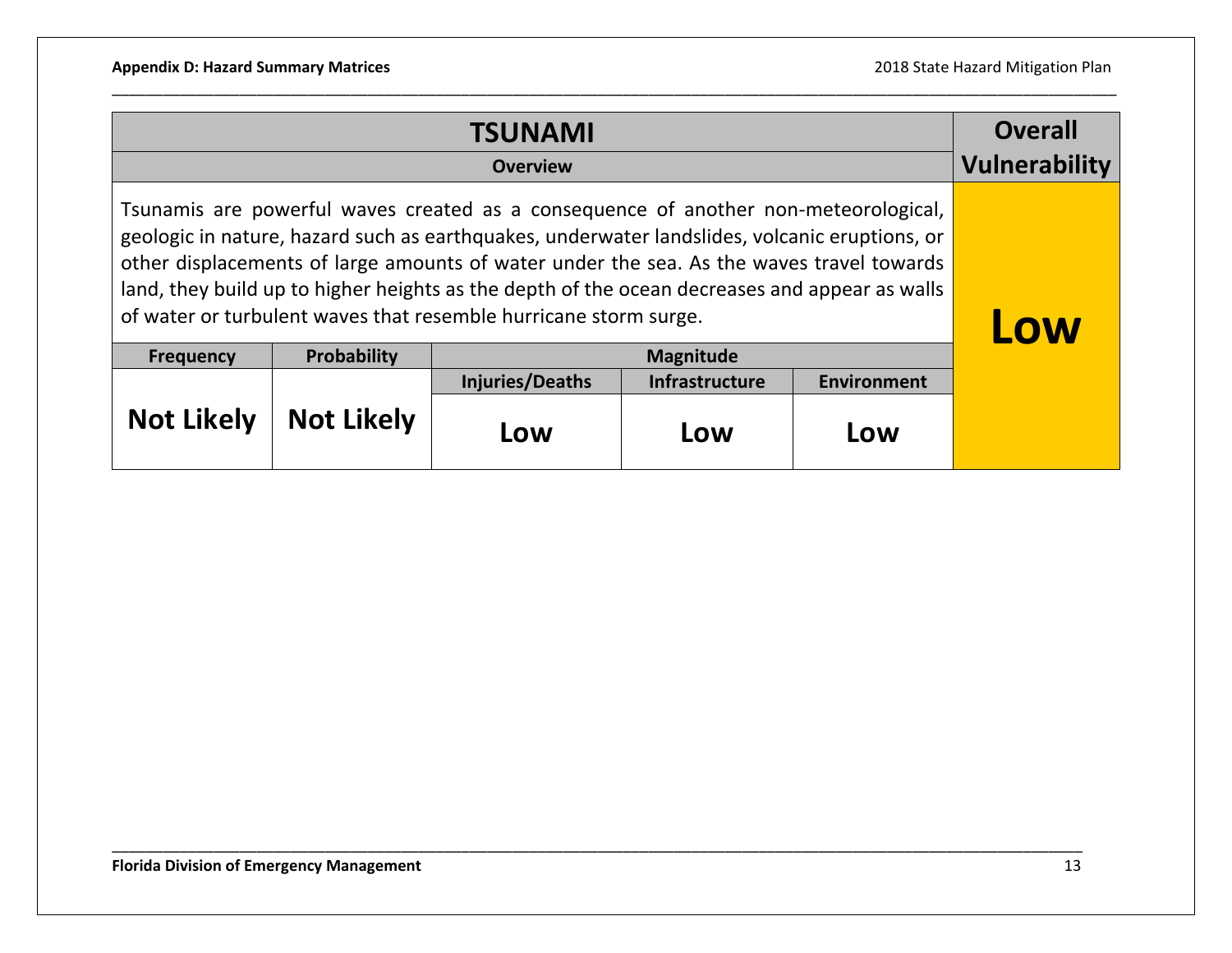| <b>TRANSPORTATION INCIDENTS</b> |                           |                                                                                                                                                                                                                                                                                                                                                                                                                                                                                                                                                                                                                                                                                                                                                                                                                                                                                                                                                     |                  |                    | <b>Overall</b>       |
|---------------------------------|---------------------------|-----------------------------------------------------------------------------------------------------------------------------------------------------------------------------------------------------------------------------------------------------------------------------------------------------------------------------------------------------------------------------------------------------------------------------------------------------------------------------------------------------------------------------------------------------------------------------------------------------------------------------------------------------------------------------------------------------------------------------------------------------------------------------------------------------------------------------------------------------------------------------------------------------------------------------------------------------|------------------|--------------------|----------------------|
|                                 |                           | <b>Overview</b>                                                                                                                                                                                                                                                                                                                                                                                                                                                                                                                                                                                                                                                                                                                                                                                                                                                                                                                                     |                  |                    | <b>Vulnerability</b> |
|                                 |                           | Transportation systems are designed to move people, goods, and services efficiently,<br>economically, and safely from one point to another. As the movement of people, goods, and<br>services increases due to population growth and technological innovation, the need to plan<br>for events becomes increasingly important. Florida has a large transportation network that<br>consists of airports, major highways, passenger railroads, marine ports, and pipelines. These<br>transportation systems provide lifeline services for communities and are vitally important for<br>response and recovery operations. The vast network of public and private critical<br>infrastructure owners and operators, the infrastructure and services they manage, and the<br>extensive interdependencies among the transportation modes and other sectors indicate the<br>need for coordinated planning to manage all hazards efficiently and effectively. |                  |                    | <b>HIGH</b>          |
| <b>Frequency</b>                | Probability               |                                                                                                                                                                                                                                                                                                                                                                                                                                                                                                                                                                                                                                                                                                                                                                                                                                                                                                                                                     | <b>Magnitude</b> |                    |                      |
|                                 |                           | <b>Injuries/Deaths</b>                                                                                                                                                                                                                                                                                                                                                                                                                                                                                                                                                                                                                                                                                                                                                                                                                                                                                                                              | Infrastructure   | <b>Environment</b> |                      |
|                                 | Very Likely   Very Likely | <b>High</b>                                                                                                                                                                                                                                                                                                                                                                                                                                                                                                                                                                                                                                                                                                                                                                                                                                                                                                                                         | <b>Medium</b>    | <b>Medium</b>      |                      |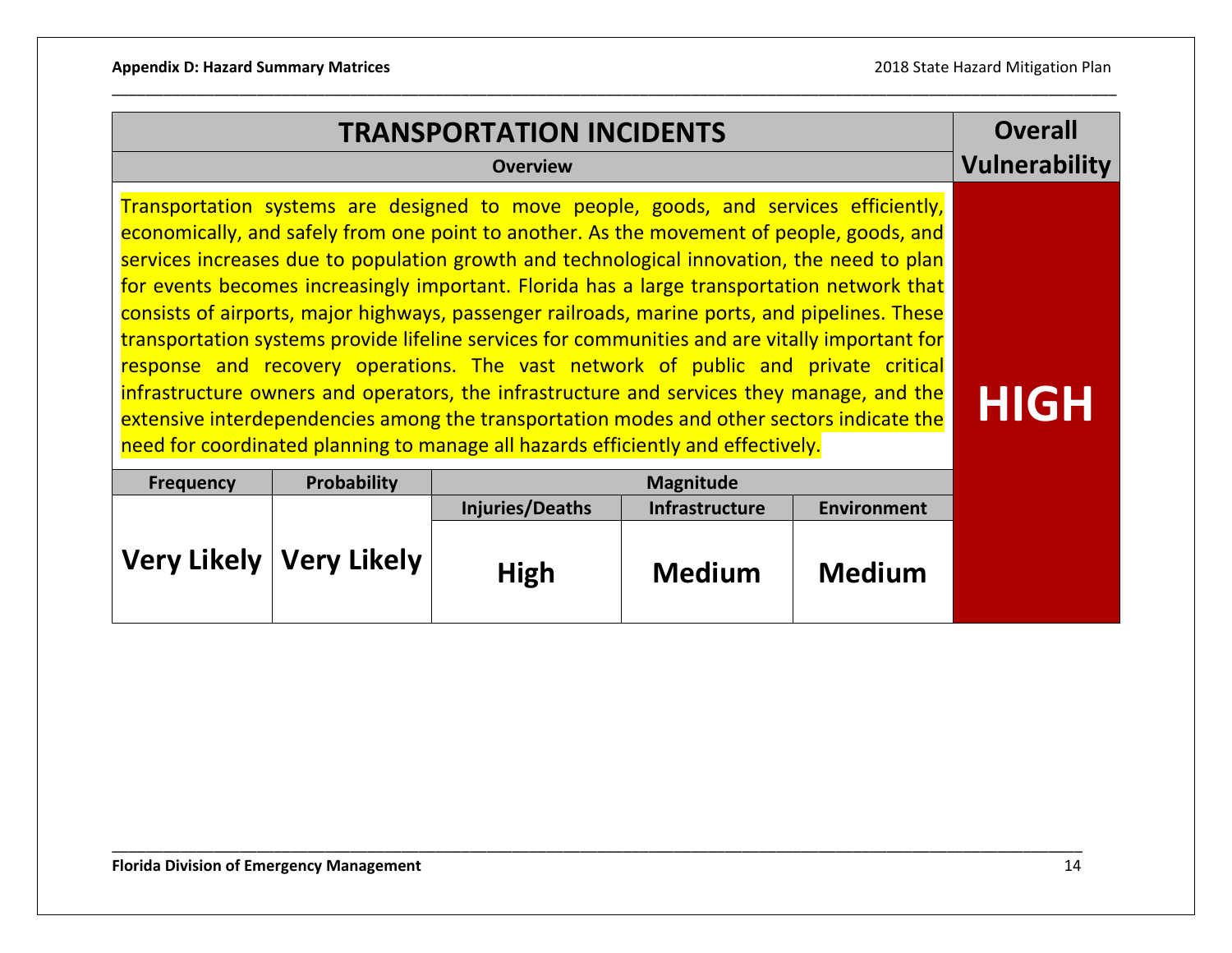|                                                                                                                                                                                                                                                                                                                                                                                                                                                                                                    | <b>Overall</b><br><b>Vulnerability</b> |             |               |     |  |  |
|----------------------------------------------------------------------------------------------------------------------------------------------------------------------------------------------------------------------------------------------------------------------------------------------------------------------------------------------------------------------------------------------------------------------------------------------------------------------------------------------------|----------------------------------------|-------------|---------------|-----|--|--|
|                                                                                                                                                                                                                                                                                                                                                                                                                                                                                                    | <b>Overview</b>                        |             |               |     |  |  |
| Cyber incident refers to anything that contains, is connected to, or controlled by computers<br>and computer networks. Cyber incidents are therefore described as an incident involving<br>these computers, networks and information or services that affect daily operations of critical<br>infrastructure. These hazards lack a physical presence as well as physical evidence, making<br>them unlike traditional hazards, and therefore, difficult to plan for, respond to and recover<br>from. | HIGH                                   |             |               |     |  |  |
| <b>Frequency</b>                                                                                                                                                                                                                                                                                                                                                                                                                                                                                   | Probability                            |             |               |     |  |  |
| <b>Injuries/Deaths</b><br>Infrastructure<br><b>Environment</b>                                                                                                                                                                                                                                                                                                                                                                                                                                     |                                        |             |               |     |  |  |
|                                                                                                                                                                                                                                                                                                                                                                                                                                                                                                    | Very Likely   Very Likely              | <b>High</b> | <b>Medium</b> | Low |  |  |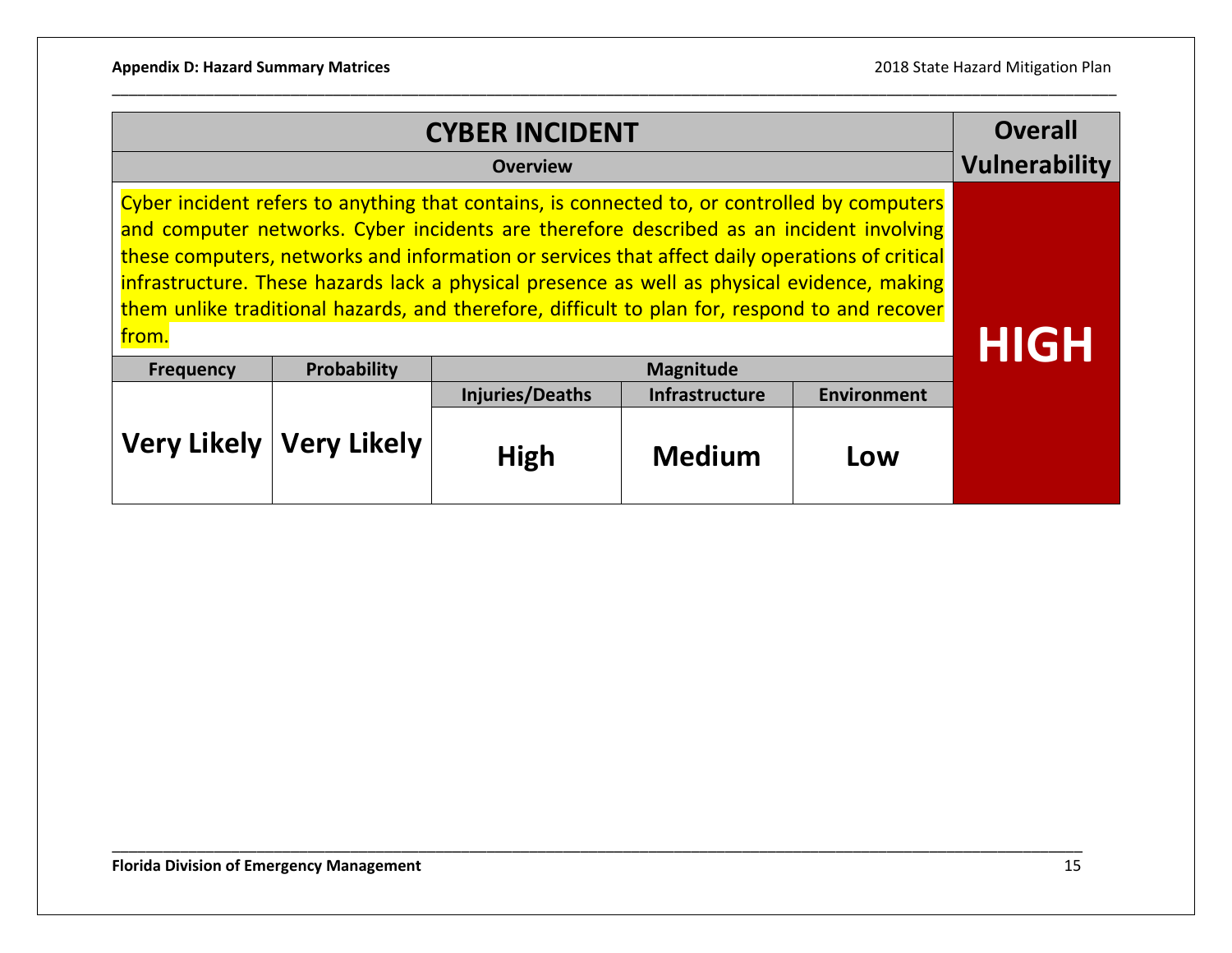|                                                                                                                                                                                                                                                                                                                                                                                                                                                                                                                                                                                                              | <b>Overall</b><br><b>Vulnerability</b> |                        |                                |                    |  |  |  |  |
|--------------------------------------------------------------------------------------------------------------------------------------------------------------------------------------------------------------------------------------------------------------------------------------------------------------------------------------------------------------------------------------------------------------------------------------------------------------------------------------------------------------------------------------------------------------------------------------------------------------|----------------------------------------|------------------------|--------------------------------|--------------------|--|--|--|--|
| A hazardous material is any substance that poses a threat to humans, animals, or the<br>environment. Hazardous Materials, commonly referred to as HazMat, refers generally<br>to hazardous substances, petroleum, natural gas, synthetic gas, and acutely toxic<br>chemicals. Hazardous materials are defined and regulated in the United States primarily<br>by laws and regulations administered by the EPA, OSHA, DOT, and the Nuclear<br>Regulatory Commission (NRC). Hazardous materials typically fall into one of three<br>categories: Biological Hazards, Chemical Hazards, or Radiological Hazards. | <b>MEDIUM</b>                          |                        |                                |                    |  |  |  |  |
| <b>Frequency</b>                                                                                                                                                                                                                                                                                                                                                                                                                                                                                                                                                                                             | <b>Probability</b>                     |                        | <b>Magnitude</b>               |                    |  |  |  |  |
|                                                                                                                                                                                                                                                                                                                                                                                                                                                                                                                                                                                                              |                                        | <b>Injuries/Deaths</b> | <b>Infrastructure</b>          | <b>Environment</b> |  |  |  |  |
| <b>Very</b><br><b>Likely</b>                                                                                                                                                                                                                                                                                                                                                                                                                                                                                                                                                                                 | <b>Very</b><br><b>Likely</b>           | <b>Medium</b>          | <b>Medium</b><br><b>Medium</b> |                    |  |  |  |  |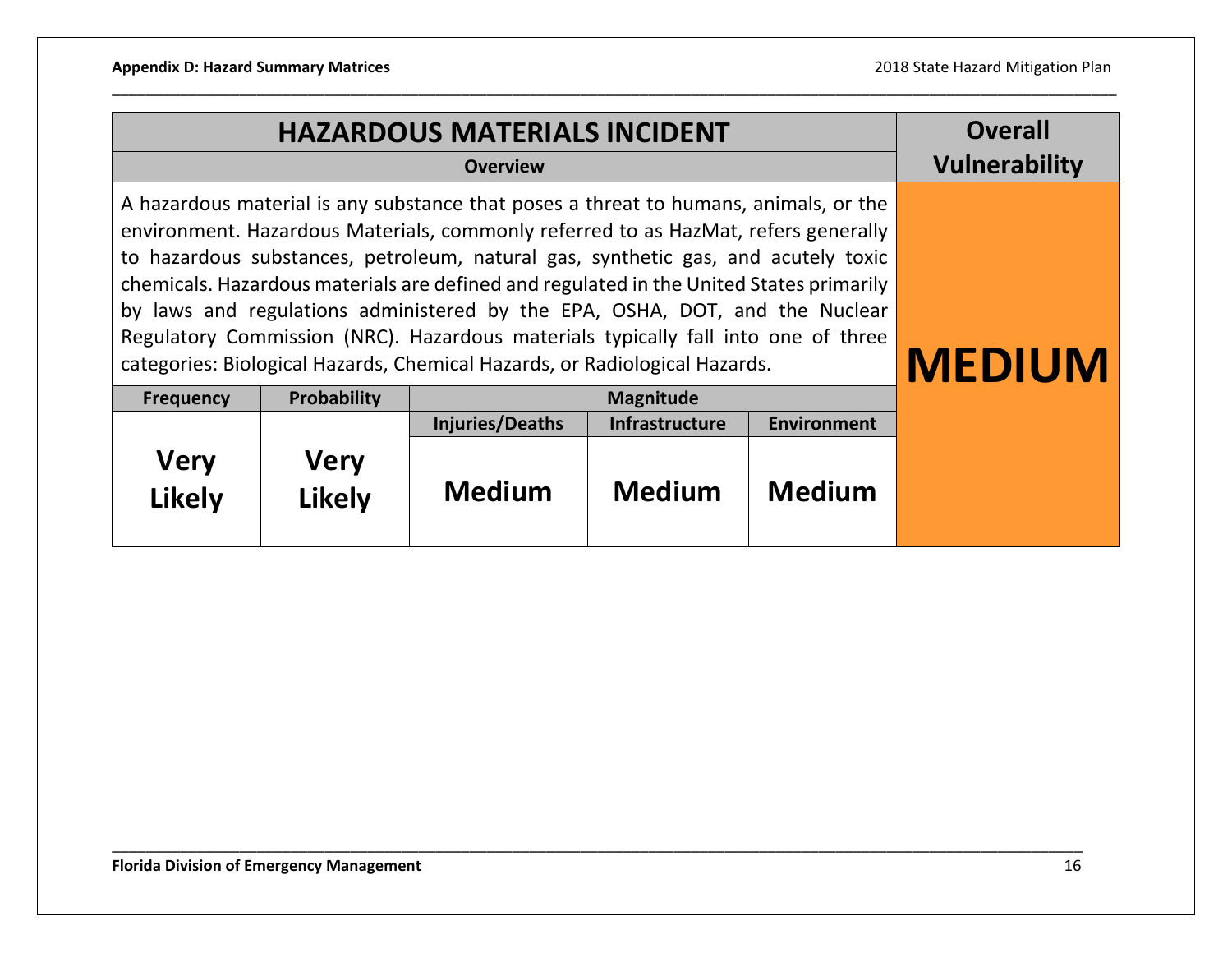|                                                                                                                                                                                                                                                                                                                                                                                                                                                                                                                                                           | <b>Overall</b><br><b>Vulnerability</b> |                        |                       |                    |  |
|-----------------------------------------------------------------------------------------------------------------------------------------------------------------------------------------------------------------------------------------------------------------------------------------------------------------------------------------------------------------------------------------------------------------------------------------------------------------------------------------------------------------------------------------------------------|----------------------------------------|------------------------|-----------------------|--------------------|--|
| Space Weather is a broad term used to describe atmospheric events that have the<br>potential to adversely affect conditions on Earth. Space Weather events are caused by<br>the interaction of Earth with emissions from the Sun. There are two causes of space<br>weather events, coronal mass ejections (CMEs) and solar flares, which are different<br>incidents that occur on the Sun. CMEs and solar flares can cause three different types<br>of space weather events on Earth, Geomagnetic Storms, Solar Radiation Storms, and<br>Radio Blackouts. | <b>MEDIUM</b>                          |                        |                       |                    |  |
| <b>Frequency</b>                                                                                                                                                                                                                                                                                                                                                                                                                                                                                                                                          | <b>Probability</b>                     |                        | <b>Magnitude</b>      |                    |  |
|                                                                                                                                                                                                                                                                                                                                                                                                                                                                                                                                                           |                                        | <b>Injuries/Deaths</b> | <b>Infrastructure</b> | <b>Environment</b> |  |
| Likely                                                                                                                                                                                                                                                                                                                                                                                                                                                                                                                                                    |                                        |                        |                       |                    |  |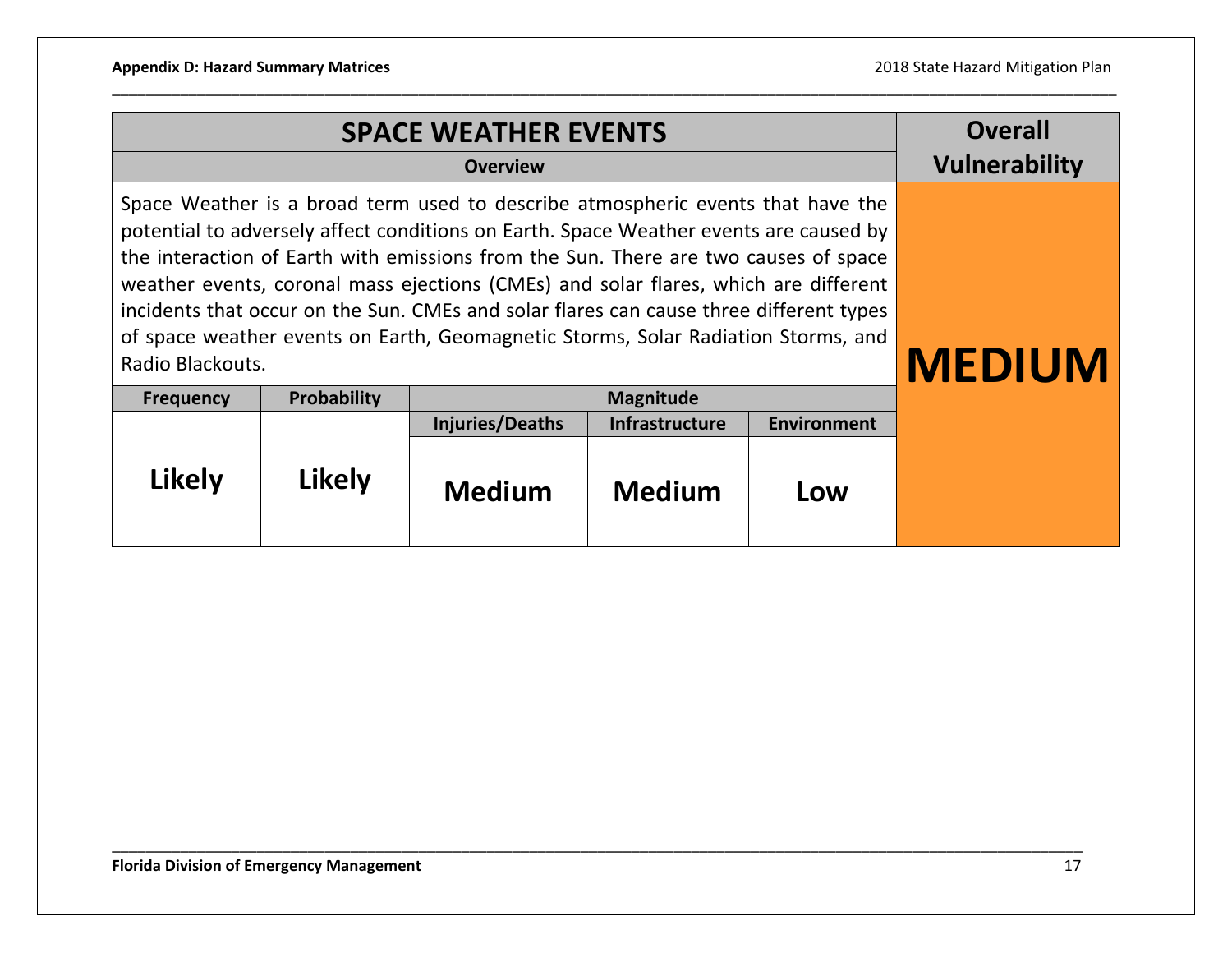|                                                                                                                                                                                                                                                                                                                                                                                                                                                                                                                                                                                             | <b>Overall</b><br><b>Vulnerability</b>                      |                        |                       |                    |  |  |
|---------------------------------------------------------------------------------------------------------------------------------------------------------------------------------------------------------------------------------------------------------------------------------------------------------------------------------------------------------------------------------------------------------------------------------------------------------------------------------------------------------------------------------------------------------------------------------------------|-------------------------------------------------------------|------------------------|-----------------------|--------------------|--|--|
| Radiation is a form of energy that is naturally present in our everyday lives, and<br>radioactive material is a substance that gives off radiation. There are many types of<br>emergencies that may involve radiation or radioactive materials and may be intentional<br>or unintentional. According to the CDC, the incidents involving radiation that are most<br>likely to occur are a nuclear emergency, a release from a radiological dispersal device,<br>a radiological exposure device, a nuclear power plant accident, a transportation<br>accident, and an occupational accident. | <b>MEDIUM</b>                                               |                        |                       |                    |  |  |
| <b>Frequency</b>                                                                                                                                                                                                                                                                                                                                                                                                                                                                                                                                                                            | <b>Probability</b>                                          |                        | <b>Magnitude</b>      |                    |  |  |
|                                                                                                                                                                                                                                                                                                                                                                                                                                                                                                                                                                                             |                                                             | <b>Injuries/Deaths</b> | <b>Infrastructure</b> | <b>Environment</b> |  |  |
| <b>Not Likely</b>                                                                                                                                                                                                                                                                                                                                                                                                                                                                                                                                                                           | <b>Not Likely</b><br><b>Medium</b><br>High<br><b>Medium</b> |                        |                       |                    |  |  |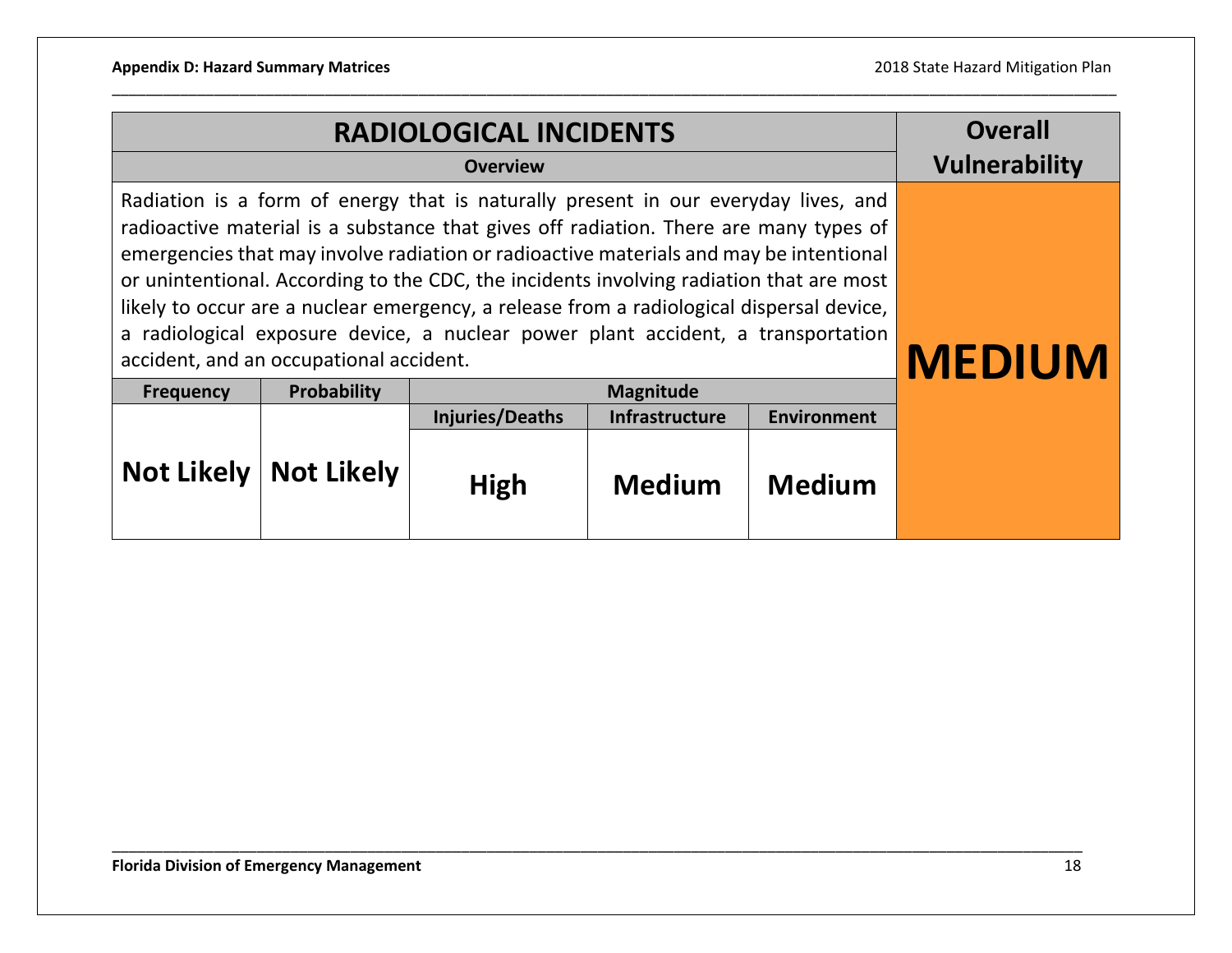|                                                                                                                                                                                                                                                                                                                                                                                                                                                                                                       | <b>Overall</b><br><b>Vulnerability</b>                         |      |                  |               |      |
|-------------------------------------------------------------------------------------------------------------------------------------------------------------------------------------------------------------------------------------------------------------------------------------------------------------------------------------------------------------------------------------------------------------------------------------------------------------------------------------------------------|----------------------------------------------------------------|------|------------------|---------------|------|
| In the Code of Regulations, terrorism is defined as "the unlawful use of force and violence<br>against persons or property to intimidate or coerce a government, the civilian population, or<br>any segment thereof, in furtherance of political or social objectives." This is something that is<br>difficult to mitigate against due to sheer unpredictability. Florida faces a particular threat from<br>events involving terrorism due to the booming tourist industry, international ports, etc. |                                                                |      |                  |               |      |
| <b>Frequency</b>                                                                                                                                                                                                                                                                                                                                                                                                                                                                                      | Probability                                                    |      | <b>Magnitude</b> |               | HIGH |
|                                                                                                                                                                                                                                                                                                                                                                                                                                                                                                       | <b>Injuries/Deaths</b><br>Infrastructure<br><b>Environment</b> |      |                  |               |      |
| Likely                                                                                                                                                                                                                                                                                                                                                                                                                                                                                                | Likely                                                         | High | High             | <b>Medium</b> |      |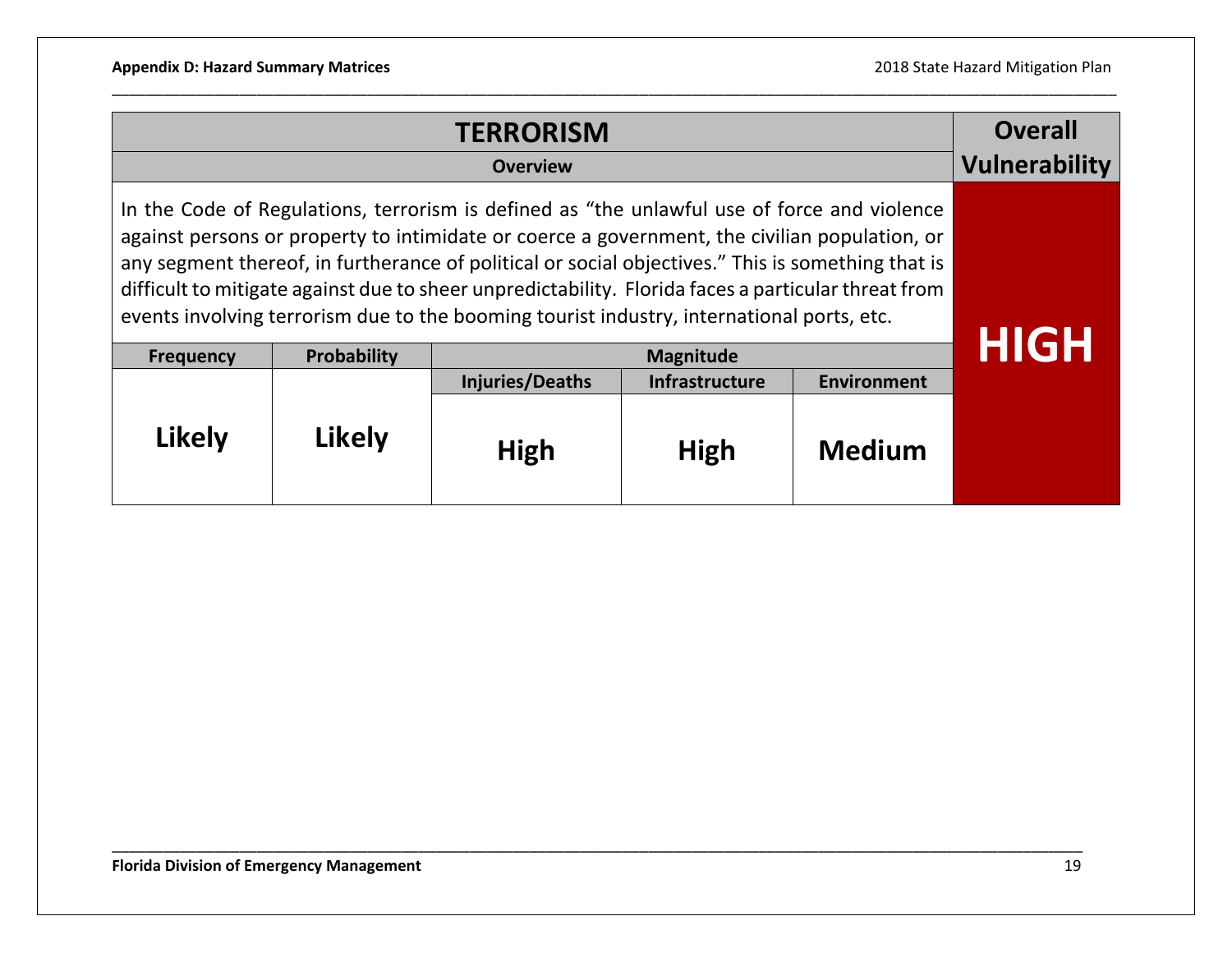|                                                                                                                                                                                                                                                                                                                                                                                                                                                                                                  | <b>Overall</b><br><b>Vulnerability</b> |                        |                                      |      |      |  |  |
|--------------------------------------------------------------------------------------------------------------------------------------------------------------------------------------------------------------------------------------------------------------------------------------------------------------------------------------------------------------------------------------------------------------------------------------------------------------------------------------------------|----------------------------------------|------------------------|--------------------------------------|------|------|--|--|
| Hazards in the agricultural industry come in the form of pests, disease, and severe weather<br>conditions. The industry brings in \$8 billion in cash receipts to the state of Florida. Weather poses a<br>threat to Florida due to the subtropical nature of the state and the time of year that many of the<br>harvests take place. As a popular destination for tourism and international business, the state faces<br>an increased threat of foreign disease and pest infestations, as well. |                                        |                        |                                      |      |      |  |  |
| <b>Frequency</b>                                                                                                                                                                                                                                                                                                                                                                                                                                                                                 | Probability                            |                        | <b>Magnitude</b>                     |      | HIGH |  |  |
|                                                                                                                                                                                                                                                                                                                                                                                                                                                                                                  |                                        | <b>Injuries/Deaths</b> | Infrastructure<br><b>Environment</b> |      |      |  |  |
|                                                                                                                                                                                                                                                                                                                                                                                                                                                                                                  | Very Likely   Very Likely              | Low                    | High                                 | High |      |  |  |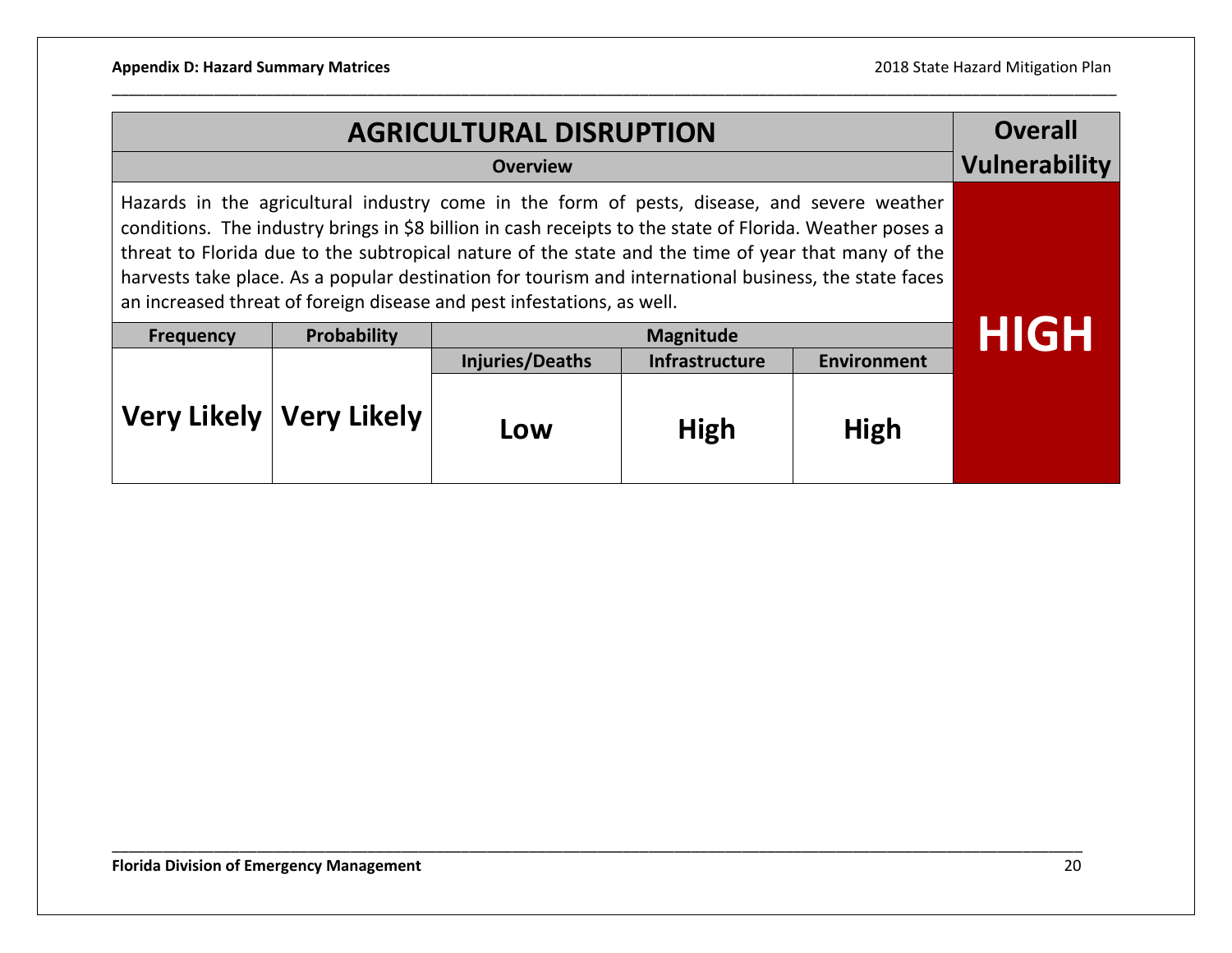|                                                                                                                                                                                                                                                                                                                                                                                                                                                                                                                                        | <b>Overall</b><br><b>Vulnerability</b> |                        |                       |                    |  |
|----------------------------------------------------------------------------------------------------------------------------------------------------------------------------------------------------------------------------------------------------------------------------------------------------------------------------------------------------------------------------------------------------------------------------------------------------------------------------------------------------------------------------------------|----------------------------------------|------------------------|-----------------------|--------------------|--|
| Biological Incidents are incidents involving bacteria, viruses, or toxins that can all be<br>harmful or deadly to humans and animals. These various actors are called biological<br>agents. It is important to note that these can be naturally occurring or intentionally<br>placed into a society. The act of intentional placing these biological agents into a society<br>in order to harm people or animals is referred to as bioterrorism. Florida has<br>encountered issues involving Influenza and the Zika virus in the past. | <b>MEDIUM</b>                          |                        |                       |                    |  |
| <b>Frequency</b>                                                                                                                                                                                                                                                                                                                                                                                                                                                                                                                       | Probability                            |                        | <b>Magnitude</b>      |                    |  |
|                                                                                                                                                                                                                                                                                                                                                                                                                                                                                                                                        |                                        | <b>Injuries/Deaths</b> | <b>Infrastructure</b> | <b>Environment</b> |  |
| <b>Likely</b><br><b>Likely</b><br><b>High</b><br>Low<br>Low                                                                                                                                                                                                                                                                                                                                                                                                                                                                            |                                        |                        |                       |                    |  |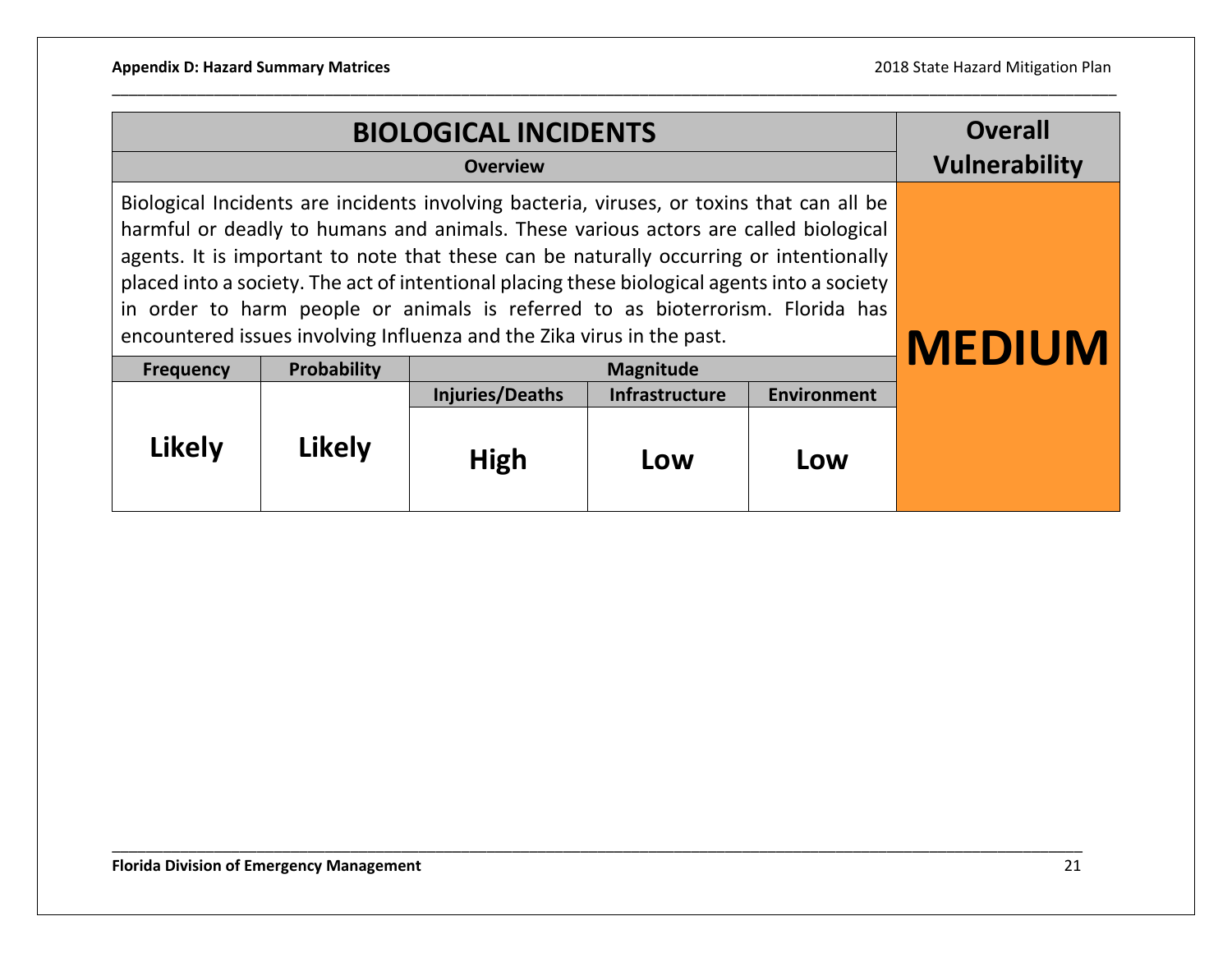|                                                                                                                                                                                                                                                                                                                                                                                                                                                                                                 | <b>Overall</b><br><b>Vulnerability</b> |                        |                  |                    |  |
|-------------------------------------------------------------------------------------------------------------------------------------------------------------------------------------------------------------------------------------------------------------------------------------------------------------------------------------------------------------------------------------------------------------------------------------------------------------------------------------------------|----------------------------------------|------------------------|------------------|--------------------|--|
| Florida's proximity to the Caribbean basin makes it a vulnerable point of entry for a<br>massive influx of immigrants and refugees entering the United States. While the<br>majority come from the Caribbean, they can come from other locations such as Mexico<br>and South America. The consequences of a mass arrival of undocumented entrants<br>include the threat of health, safety, and welfare of citizens and that of entrants that<br>may be detained for an extended length of time. | <b>MEDIUM</b>                          |                        |                  |                    |  |
| <b>Frequency</b>                                                                                                                                                                                                                                                                                                                                                                                                                                                                                | Probability                            |                        | <b>Magnitude</b> |                    |  |
|                                                                                                                                                                                                                                                                                                                                                                                                                                                                                                 |                                        | <b>Injuries/Deaths</b> | Infrastructure   | <b>Environment</b> |  |
| <b>Likely</b>                                                                                                                                                                                                                                                                                                                                                                                                                                                                                   |                                        |                        |                  |                    |  |